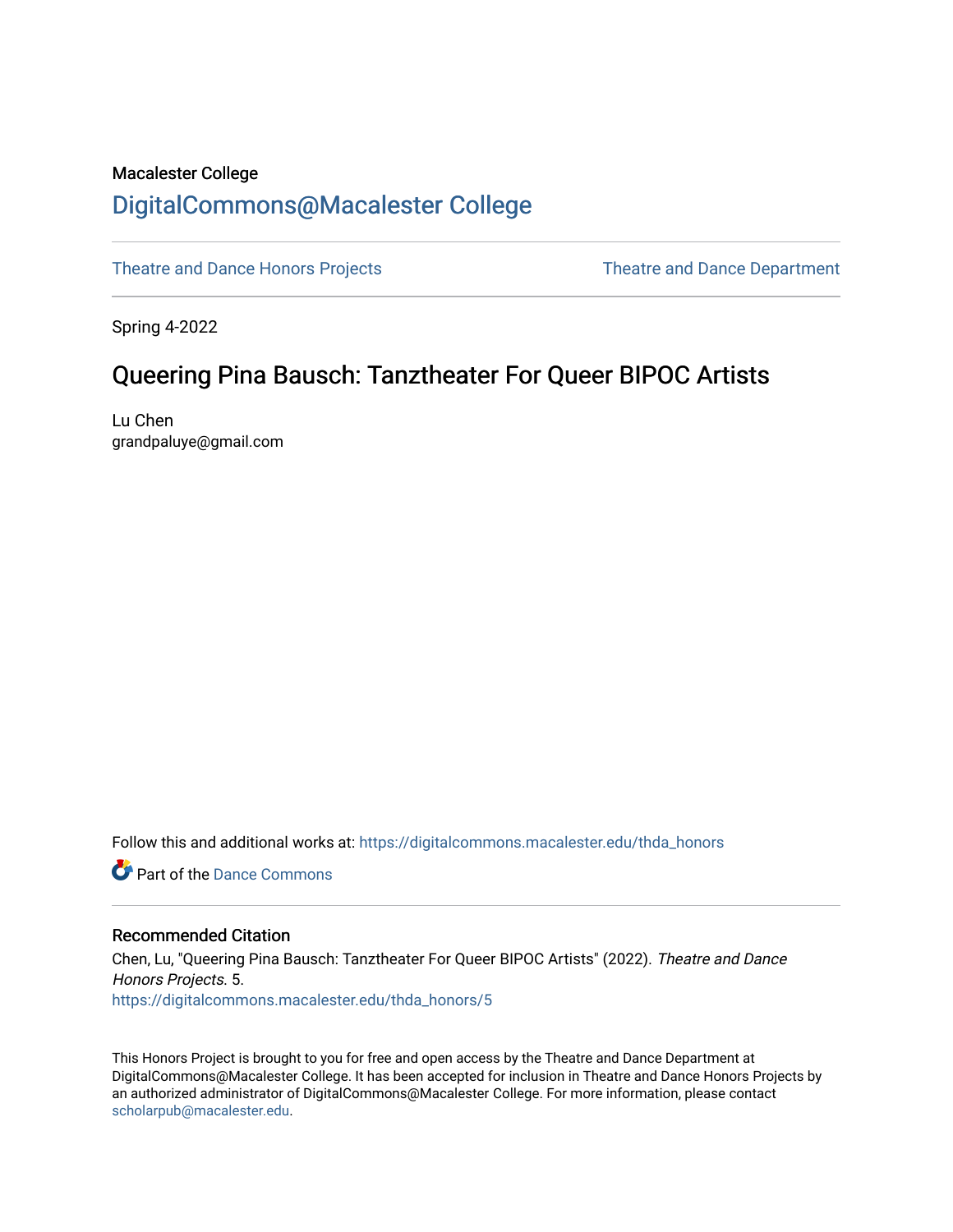# Queering Pina Bausch: Tanztheater For Queer BIPOC Artists

by

Lu Chen

A critical essay submitted to the faculty of Macalester College

in partial fulfillment of the requirements for the

Degree of Bachelor of Arts with Departmental Honors in Theater and Dance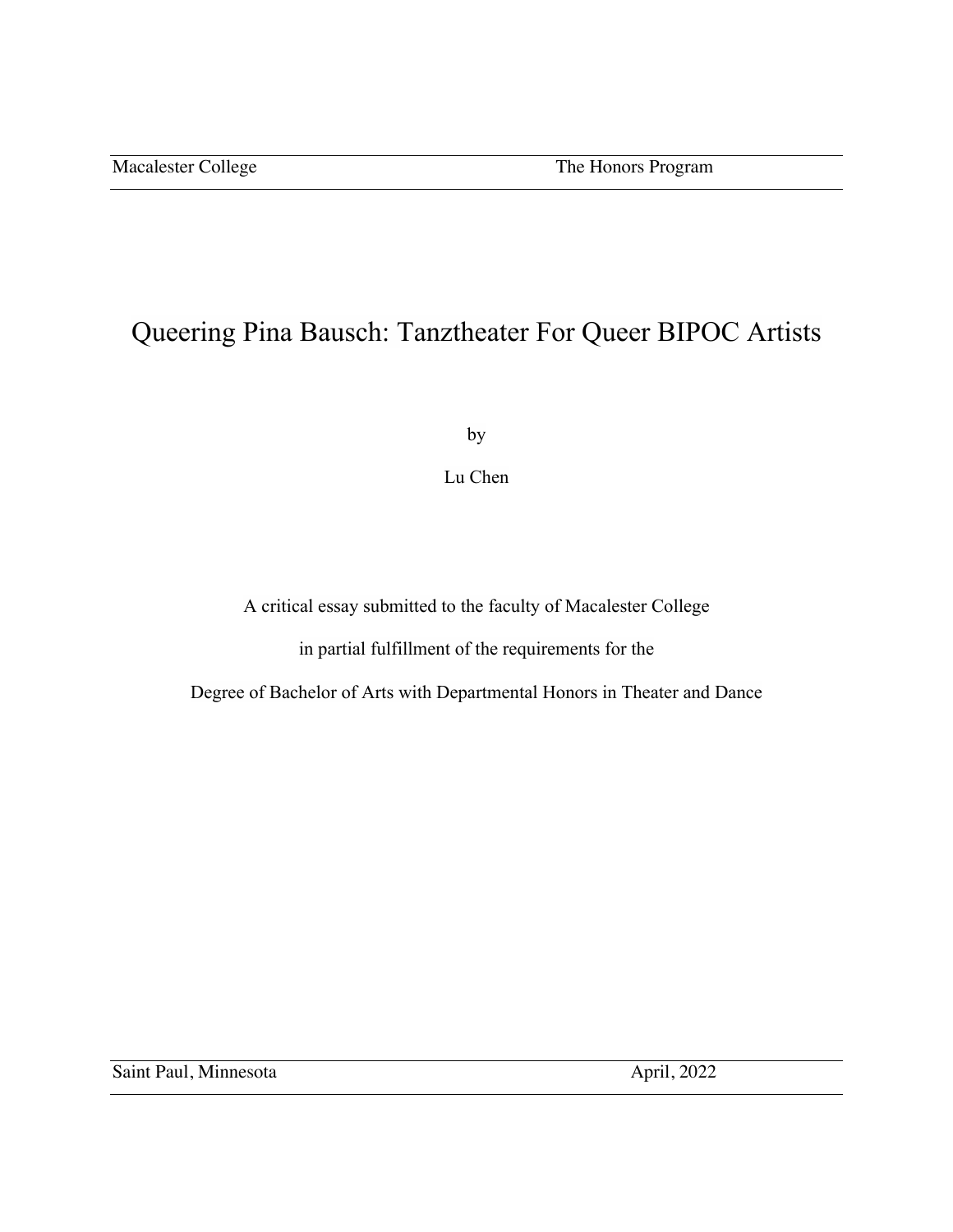## **Acknowledgement**

I dedicate this essay to my mentor Professor Wynn Fricke, who introduced me to the lifechanging artform dance and selflessly nurtured me for the past four years; to Dr. Ananya Chatterjea, who taught me to dance for social justice; Sister Patricia Brown, who kept me grounded at Macalester College; Toni Pierce-Sands, who kept me moving in my senior year; to Bob Rosen who introduced me to Physical Theater, and Dr. Cláudia Tatinge Nascimento who encouraged me to commit to a Theatre and Dance major and to finish this essay.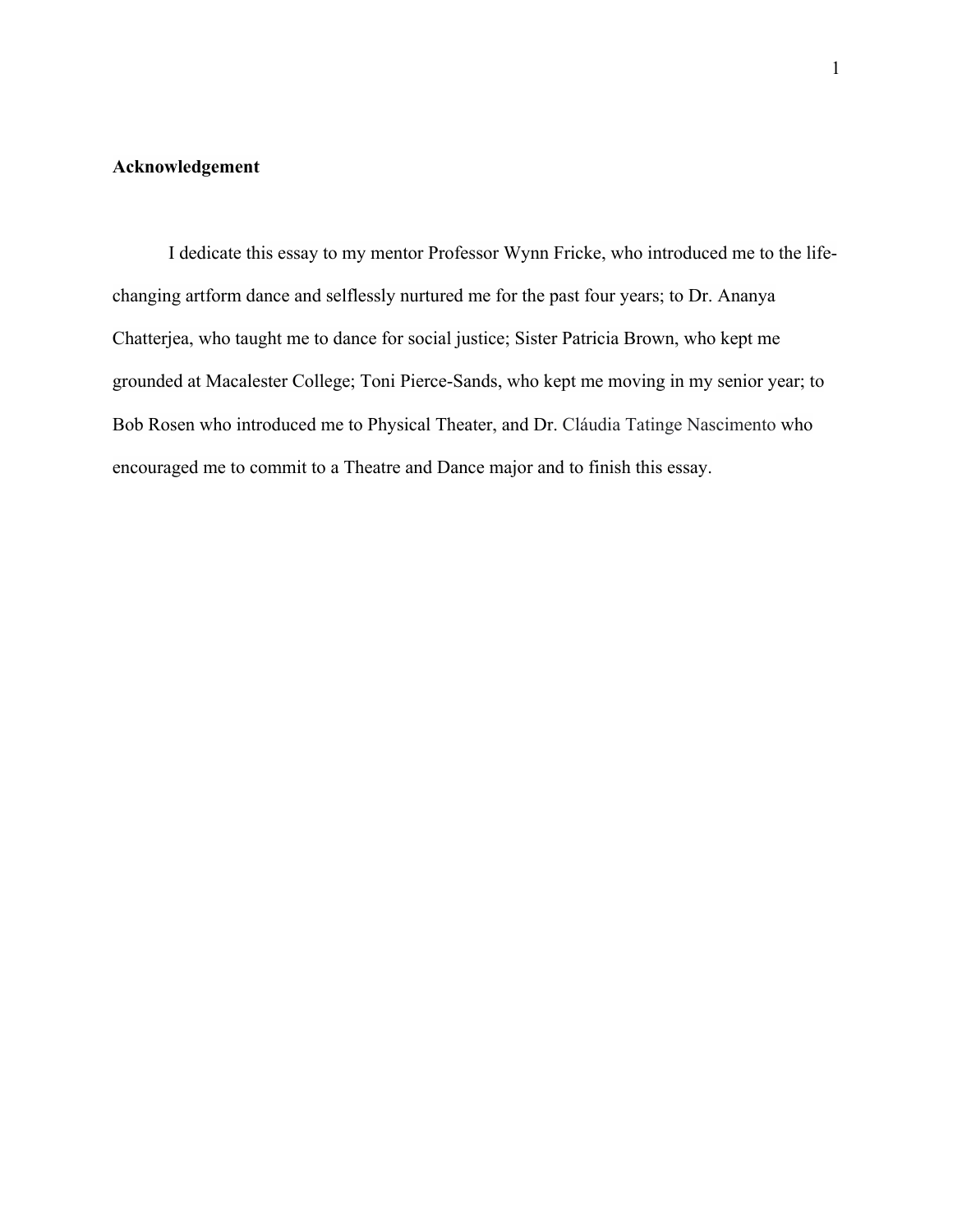### **Abstract**

Pina Bausch's *Tanztheater* ("dance-theater" in English) revolutionized global dance theater performance. From a feminist perspective, Bausch mixed movement with theatrical design elements and film techniques to express emotions and sentiments of women-men relationships, and the boundary between performing and being displayed. Inspired by German Expressionist Dance and post-World-War-II avant-garde movements across Europe and the United States, her movement language and text were visceral in expressiveness through repetition, alienation, montage technique, and emotive gestures (Helden 134). In this essay I explore how Bausch's approach to dance-theater can welcome dancers who stand outside of the German choreographer's identity as a white European woman.

For example, what does a safe creative space look like for queer Black, Indigenous, People of Color (BIPOC) with disabilities? Queer performance art, cyborg theory, and queer embodiment theory have encouraged queer artists to reimagine a reality with gender fluidity and to reject binary thinking (Haraway 3). This essay discusses the aesthetics and methods of Bausch, cyborg theory, and queer dance, to explore how we may create Bausch-inspired performance by and for queer BIPOC movers with limited rehearsal time, technique training, and disabilities.

#### **Why Queering Bausch?**

A woman in a slick pastel-pink dress with little tension in her muscles stood on the stage. A group of men in professional black suits repeated a gesture that patted and poked her body. While some of them would merely give her a touch on the nose or a rub on her hair, they were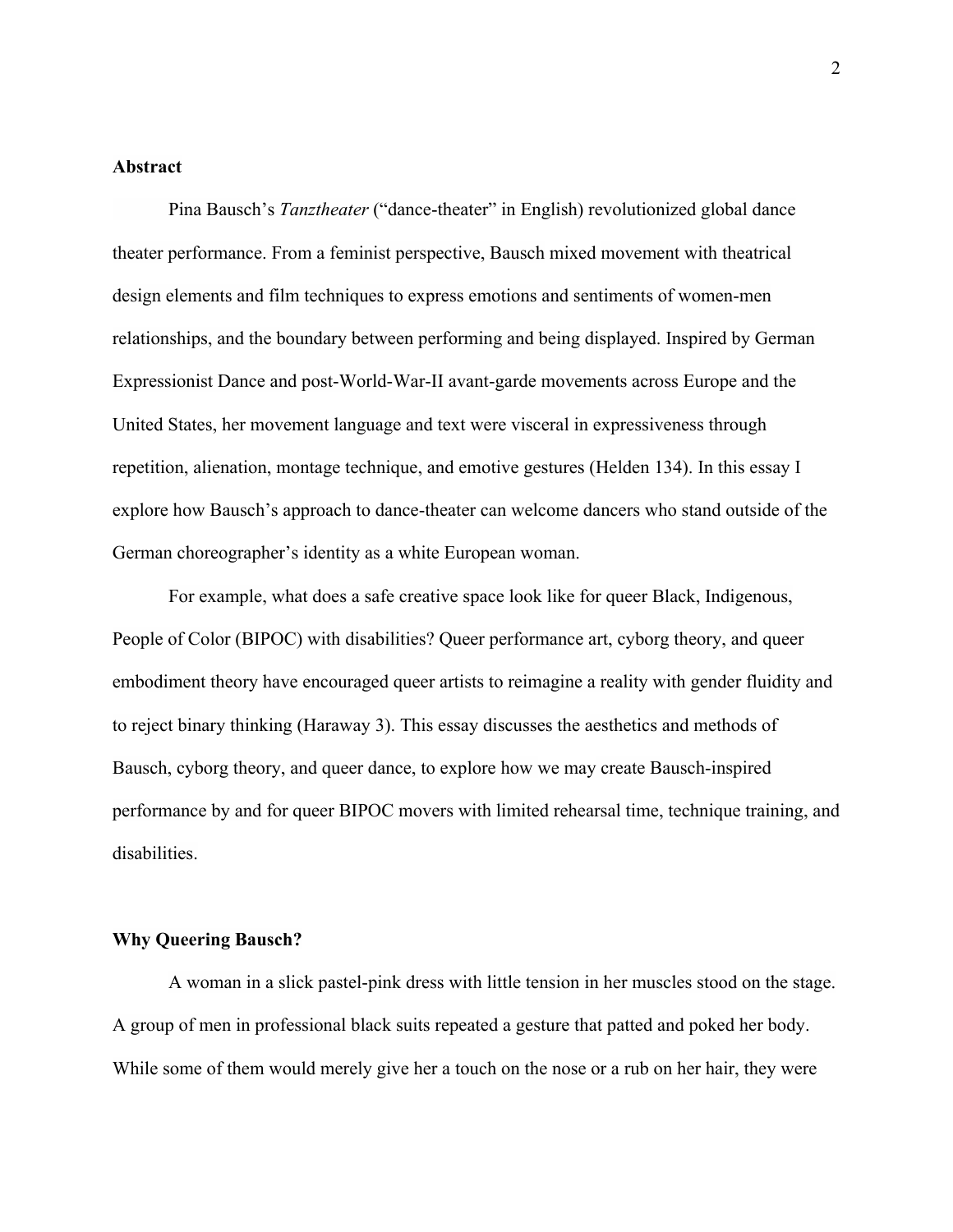doing it again and again. The manipulation of the inert woman's body became increasingly punitive, like insects feeding off a host. Eventually, they were moving her limbs and body around as if they were playing with a plastic doll. This dramatized enactment of the patriarchal norm that men could make contact without consent made visible the harassment of a voiceless woman. The repetition conveyed that a countless number of men had the power to manipulate her body and that the these tiny harassments were hurtful and objectifying. *How did Pina Bausch notice such a subtle gender dynamic and put it on stage?* I have been contemplating this question since I first watched this excerpt of Pina Bausch's *Kontakthof* (1978) over a year ago.

Born in Solingen, Germany in 1940 and deceased in Wuppertal, Germany in 2009, Pina Bausch was raised in her parents' café, often playing underneath one of the tables observing people (Climenhaga 4). This might be why she developed such an observant eye that captured everyday interactions. She received her dance training at the Folkwang School in Essen under Kurt Jooss, who incorporated elements of *Ausdrukstanz* (also known as German New Expressionist Dance) and reformist ballet that engaged with socio-political themes (Climenhaga 7). In 1973, Bausch renamed *Wuppertal Ballet* the *Tanztheater Wuppertal* to develop her style inspired by *Ausdrukstanz* and German Avant Garde theatre that expressed sentiments and emotions of the mundane, and most of all revealed patriarchic relations between men and women from a feminist viewpoint. The development of Bausch's *Tanztheater* resulted in many international co-productions for the Tanztheater Wuppertal in Italy, Spain, Vienna, United States, Hong Kong, Lisbon, Budapest, Brazil, Istanbul, Tokyo, Seoul, India, and Chile. Today, *Tanztheater Wuppertal* is still restaging Bausch's works and keeps their obligation of recognizing no borders in humanism (Helden 145).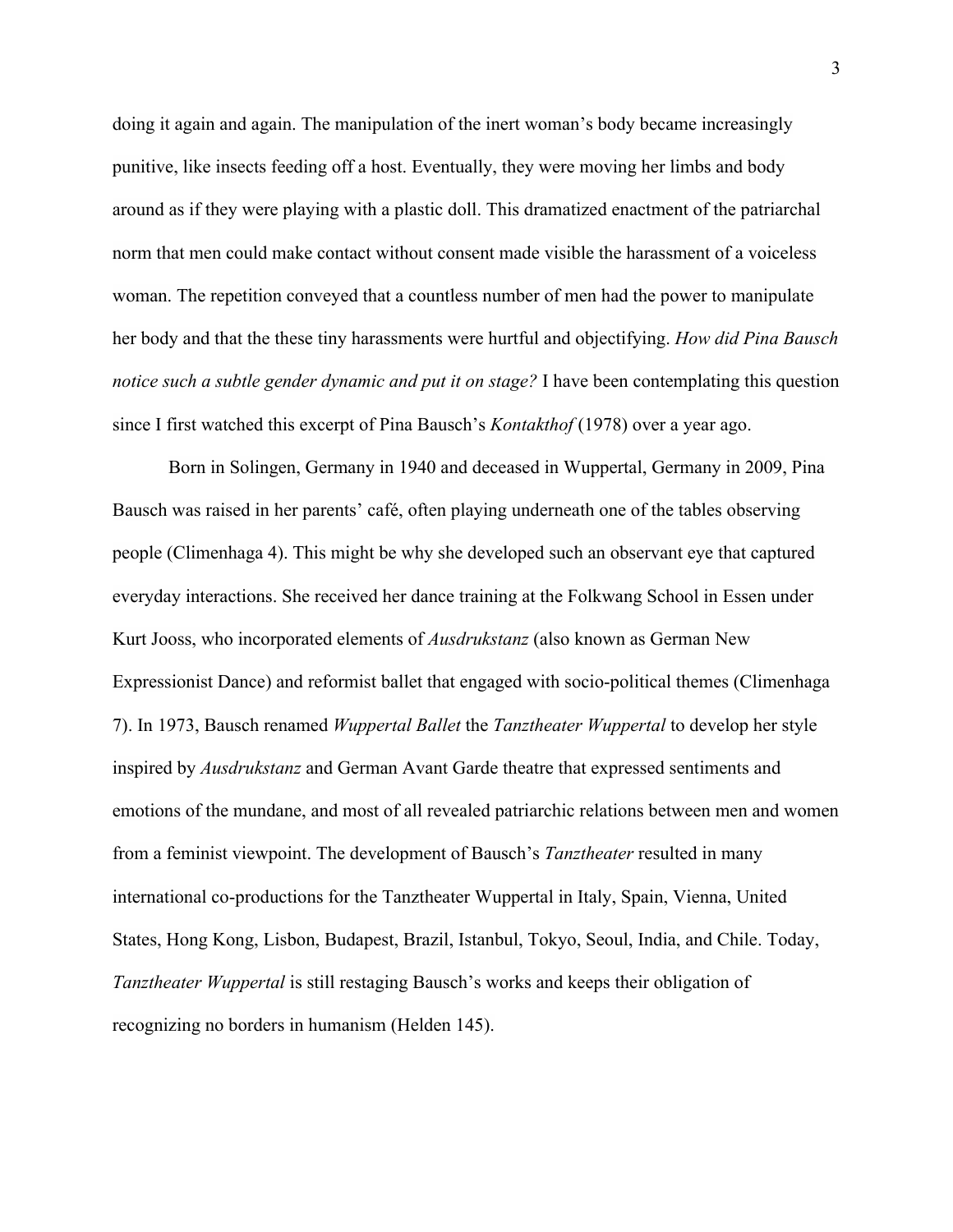Despite the theatricality and brilliance of Bausch's work, many of her dancers struggled in her rehearsal: falling again, again, and again, frantically running around, screaming, laughing… Bausch's productions required endurance, professional training in western dance, and maximized emotional vulnerability. At a liberal arts college such as Macalester College, the Theater and Dance Department's dance concerts welcome all bodies and with all levels of training. Meanwhile, its dance students often pursue a major that is not Dance. Considering these factors, rehearsals must accommodate their schedules and engage them. As a student choreographer, how could I make Bausch-inspired dance-theater and curate a rehearsal space that felt safe to queer bodies and minds? In this project that I call *Queering Tanztheater Pina Bausch*, I will investigate Bausch's dance-theatre making process with a special interest in emotive gesture, repetition, and ensemble work. To use her methods for queer artists of color with disabilities and all levels of dance training, I will connect her choreographic processes to queer theories and social justice (with an emphasis on disability justice and anti-racism) in the hopes of avoiding re-traumatizing the dancers and with an eye to transforming emotional pain into creative energy in the rehearsal room. The research process was the foundation for choreographing a collaborative dance-theater piece with fellow artists at Macalester College. Here I offer connections between *Tanztheater* and queer theories and social justice as an inspiration for future endeavors in queer dance-making.

#### **What is Dance-Theater?**

To form schools is dangerous because it stops the fantasy...The feeling about what is happening in the world is always a new movement.

Pina Bausch, in an interview with Cristina Durán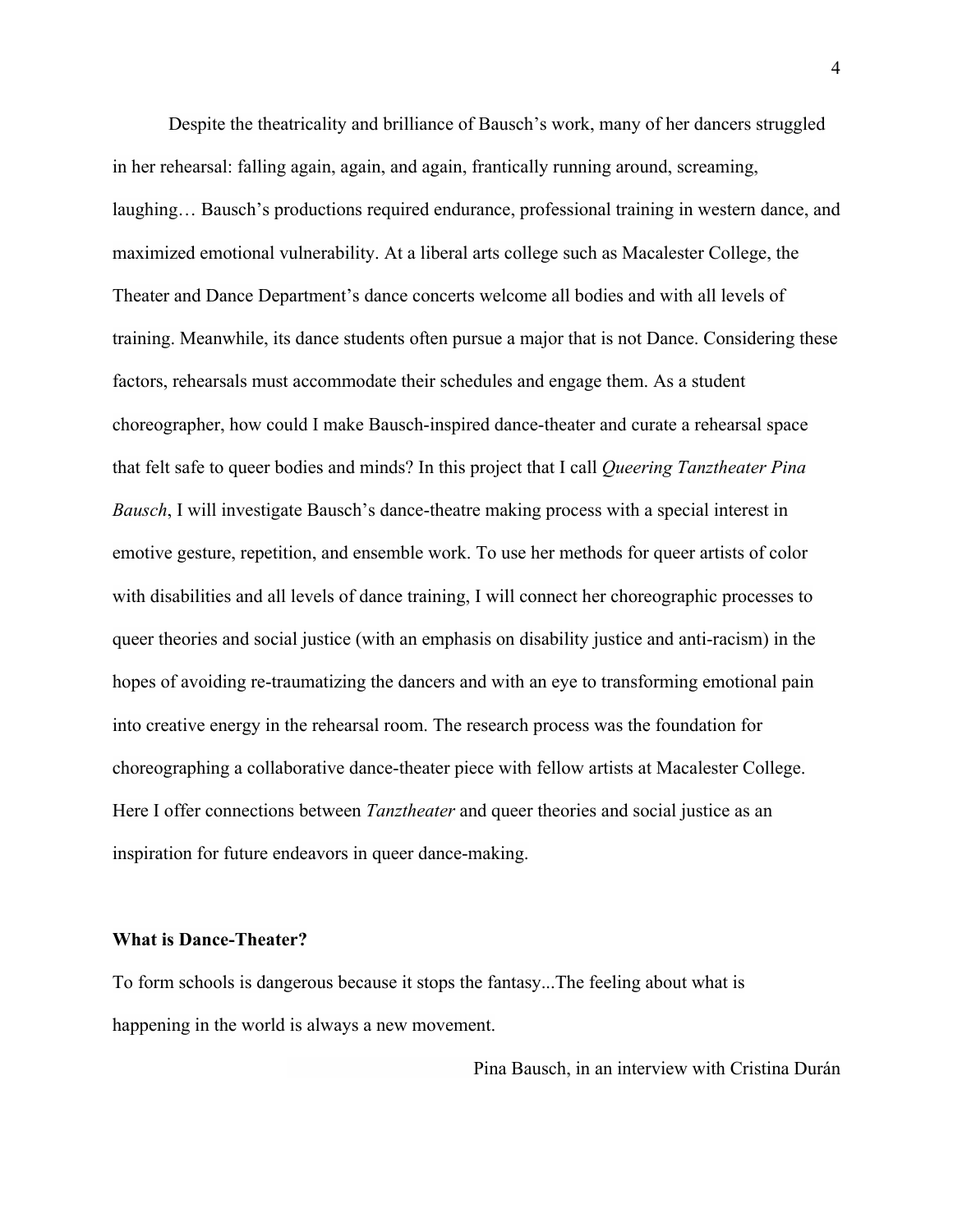Dance-theater today remains undefined because one could argue that "everyone is a dancer because everyone moves," while on the other hand American modern dance pioneer Martha Graham would say, "it takes ten years to be a dancer" (Graham 5). The term "dance theatre" goes back to the 1920s in Germany, where Rudolf von Laban was a pioneering figure (Climenhaga 12). Laban incorporated choral elements and spatial analysis of movement but did not specify the content of dance theatre (12). His students Mary Wigman and Kurt Jooss further developed his ideas and specified the relation between content and form. Yet, dance scholars have been increasingly rejecting the Eurocentric position to include understandings of dance coming from other continents and cultures. European avant-garde theater and post-modern dance and experimental theater in New York City inspired Pina Bausch to incorporate all performing artforms in her works. Today, dance-theater is a dynamic performance art form that uses movement with text, song, spoken word, and other theatrical design elements. In an interview for *Dance Magazine* titled "When Dance Becomes Theater," *New York Times* dance critic Siobhan Burke offers contemporary dance-theatre makers' comments on their contents and processes (31). Annie-B Parson from Big Dance Theatre in the United States describes dance-theater as an expressionist framework with no hierarchy in various artforms. Elements such as props, singing, and text are of equal power in expressiveness. Others find the term dance theater difficult to define. Choreographer Faye Driscoll finds theater-based artists use the term "physical theater" or "experimental theater" more to refer to such forms and thus the categorization seemed arbitrary (1). Burke emphasized the constant crossing of boundaries in art. While their position placed art forms without hierarchies, Burke, like many other dancemakers, sees dance as a fundamental element. This is perhaps due to the structure of a dance collaboration where the choreographer is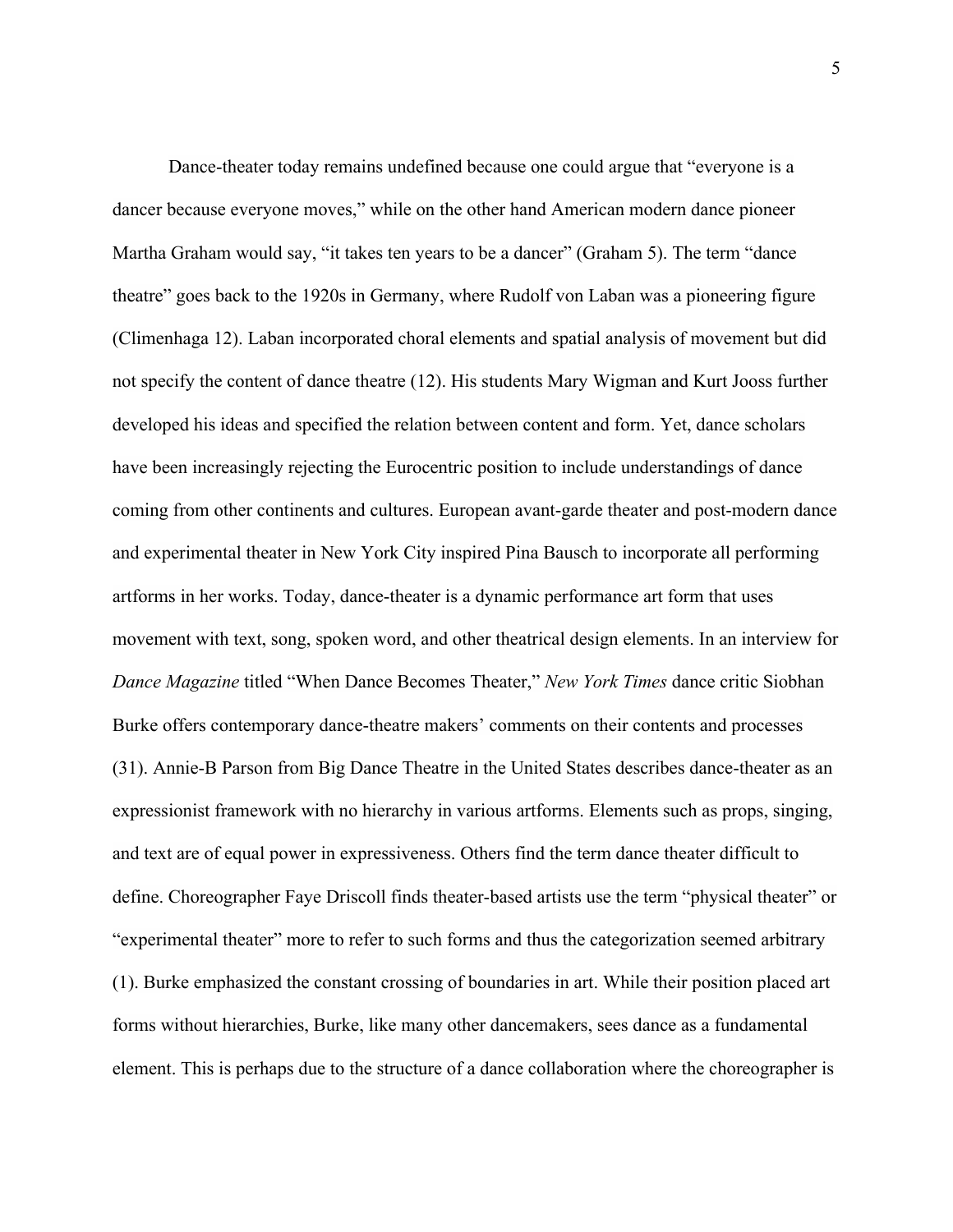usually the one to get commissioned and then seek out artists from different disciplines, which is similar to Bausch's creative process. However, centering dance does not mean that dancers constantly move. Not only do other visual and audio elements have substantial expressive power, but also movement is present in the musicians' fingers and mouths, in the props or scenic design elements, and even in the proscenium arch's curtain and in the air. When the cohort breaks the conventional boundaries of dance, every movement in the rehearsal becomes valued, thus forming a stronger bond among the collaborators. When a choreographer expands their boundaries of dance, they devise the performance space as an architect at work in the ephemeral realm.

Bausch's way of expanding the boundaries of dance theatre included experimenting with unconventional elements of performance such as cassette tapes, signing American Sign Language in a rose flower bed, and knee-height water where dancers would roll and slide. The resulted in clashing images that sculpted alternative worlds in her late career onstage. Bausch's *Tanztheater* was a combination of dance, theater, mime, and music that used stage design, props, lighting, and décor to enhance elements of acting, dancing, singing, and emotive gestures (which would be discussed later) (Helden 146). Her inspiration came from her collaborators, former training in German New Dances, and avant-garde movements in the theater.

### **Tracing** *Tanztheater***: History of German Dance Theater and Other Influences**

Laban first used the term "dance theater" in the 1920s to describe dance performances based on the harmony between the movement and spatial pathways (Fernandes 4). His choreography was often abstract, with a non-linear narrative (Savrami 30). He defined dance as "human movement that creates compositions of lines in space which show a structural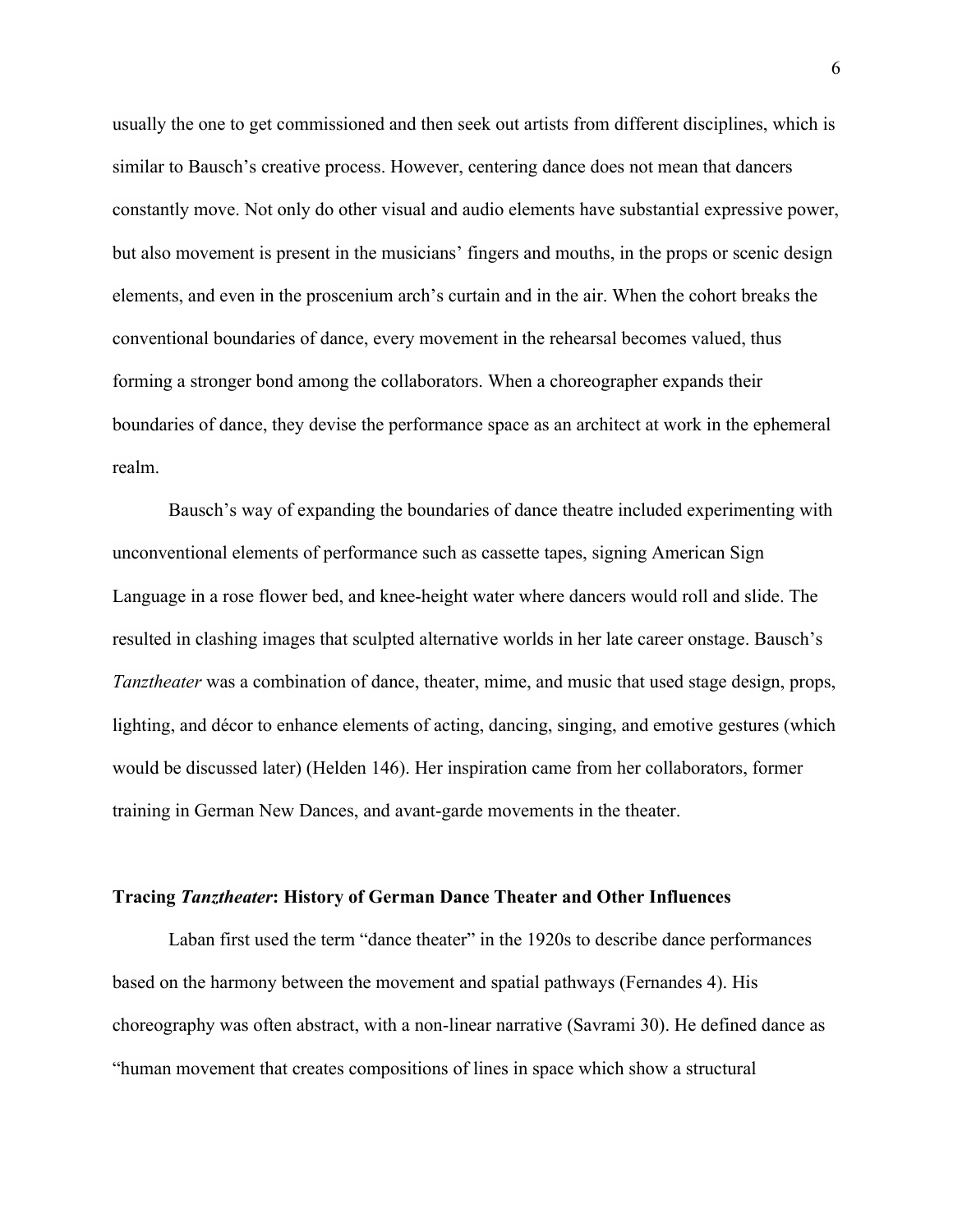development, a build-up leading to a climax, a solution, and an ending" (30). This dramatic effect in dance later inspired experimental dances to be emotion-based. Laban was in favor of improvisational, nonnarrative-based *Freier Tanz* (Free Dance), which later influenced the development of *Ausdrucktanz* (Helden 140). "I do not believe that dancing should tell a story or have a meaning... I create my dances and then begin my search for the ideal music, for the music that will best reveal my mood in the movement" (140). Laban and his students recognized dance as a separate art form from music. Later he developed Laban Movement Analysis (LMA) based on pedagogy *Tanz-Ton-Wort* (Dance-Tone-Word or Dance-Music-Word) Improvisations, in which his students used voice, small poems, or dance in silence to bridge the gap between intellect and body (140). He taught *Freier Tanz* classes in Munich, Germany and began to seriously reform conventional practices of choreography. Using a non-linear approach that disrupts time, Laban focused on reconstruction and transformation of traumas and the fragmented way they were stored in our memory (45). Traumatic events are caused by factor(s) such as pain, loud noise, or heartbreak. Trauma makes it hard for one to recall every detail of a traumatic moment since a large amount of stress associated with the event often leads to memory loss or fragmented memories. Laban experimented with retelling a traumatic event according to how memories were recalled: in fragmentation. His pedagogy and analysis later influenced experimental theater, dance, and movement therapy.

Laban's German students Mary Wigman and Kurt Jooss both contributed to *Ausdruckstanz* (also known as "Neue Tanz" or German New Dance), a rebellion against classical ballet and a search for individual expression within universal struggles and human desires (Fernandes 3). With the rise of avant-garde theaters in Europe, Wigman aimed to express human vulnerability, ugliness, and mundanity. She created her famous 1926 *Hexentanz* (Witch Dance),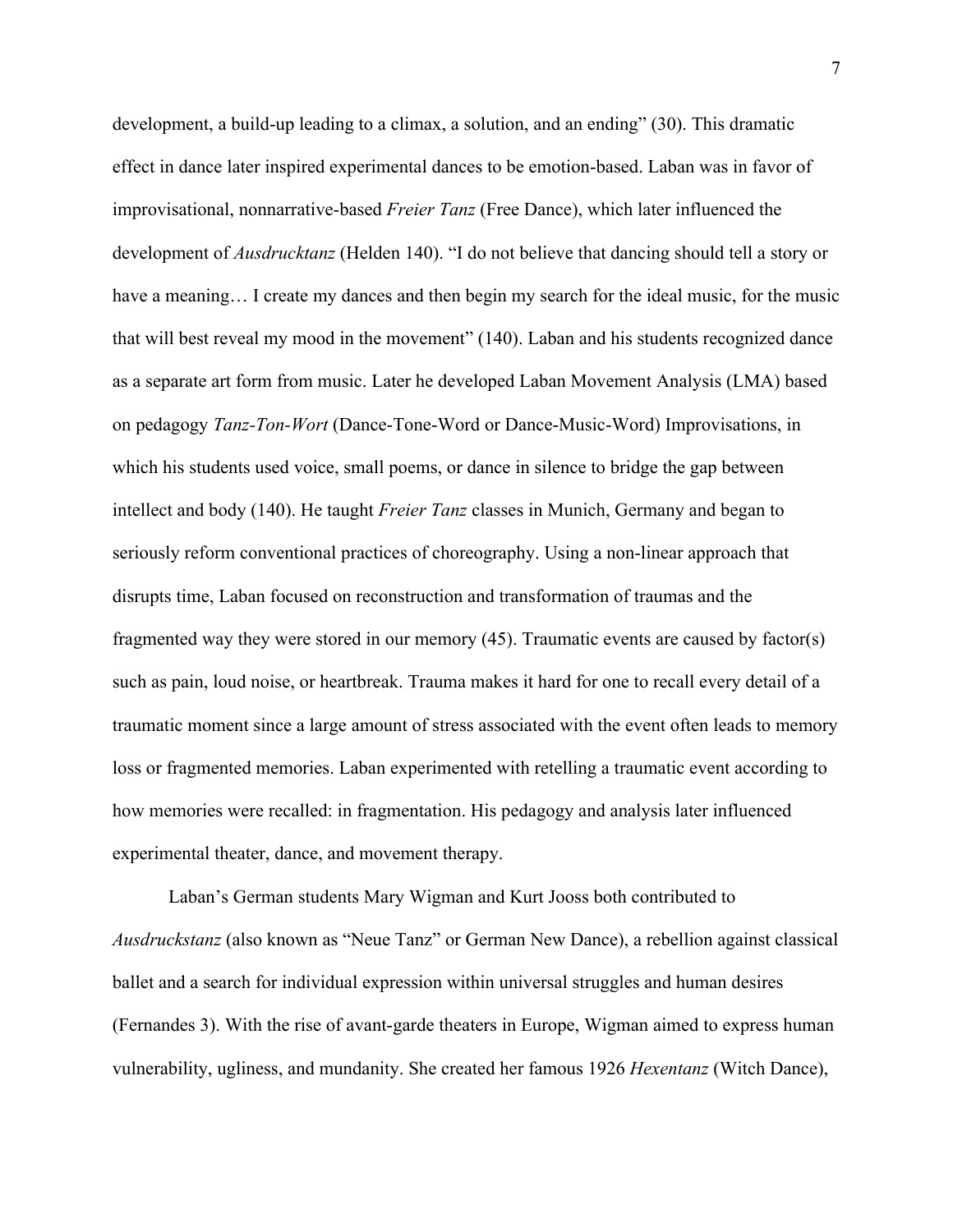a choreography that drew from eccentric and graceless movement to break away from ballet's conventional views of beauty. On an empty stage, Wigman sat bare feet with legs open and messy hair, lifted and released her limbs with a stomping noise repeatedly (19). Her creative process often started with improvisation without music to sharpen the corporeal sensations and expressiveness (19). Wigman was also interested in the balance between ecstasy and logic to form the most effective choreography (Savrami 25). Laban and Wigman's approach that separates dance and music became a popular method among Western dance experimenters (Olson 38). Despite her emphasis on experimentation, Wigman also suggested that a dancer had to work on their material until the result became what they wanted it to be (Savrami 27). By that, Wigman did not mean that a dancer should be a technical virtuoso, but rather that they needed to internalize the choreography to fully embody the dance.

Another student of Laban was German dancer, teacher, and choreographer Kurt Jooss. He engaged in the avant-garde dance form *Neue Tanzbühne* ("New Dance Stage") as a response to Wigman's *Neue Tanz* (Arendall 24). Scholars suggest that Jooss' focus on socio-political problems pointed clearly to the post-Expressionist movements *Neue Sachlichkeit* or the New Objectivity (Walther 90). Humor, irony, caricature, and realistic drama were Jooss' expressive tools. Jooss and fellow dancer Sigurd Leeder created the Jooss-Leeder method, which consisted of "tension and release, weight and strength, three basic rhythms and the flow of movement" (99). As Bausch's teacher, Jooss sharpened Bausch's articulation of movements and orchestral use of the dance ensemble (100).

#### *Tanztheater***: Bausch's Post-German New Dance**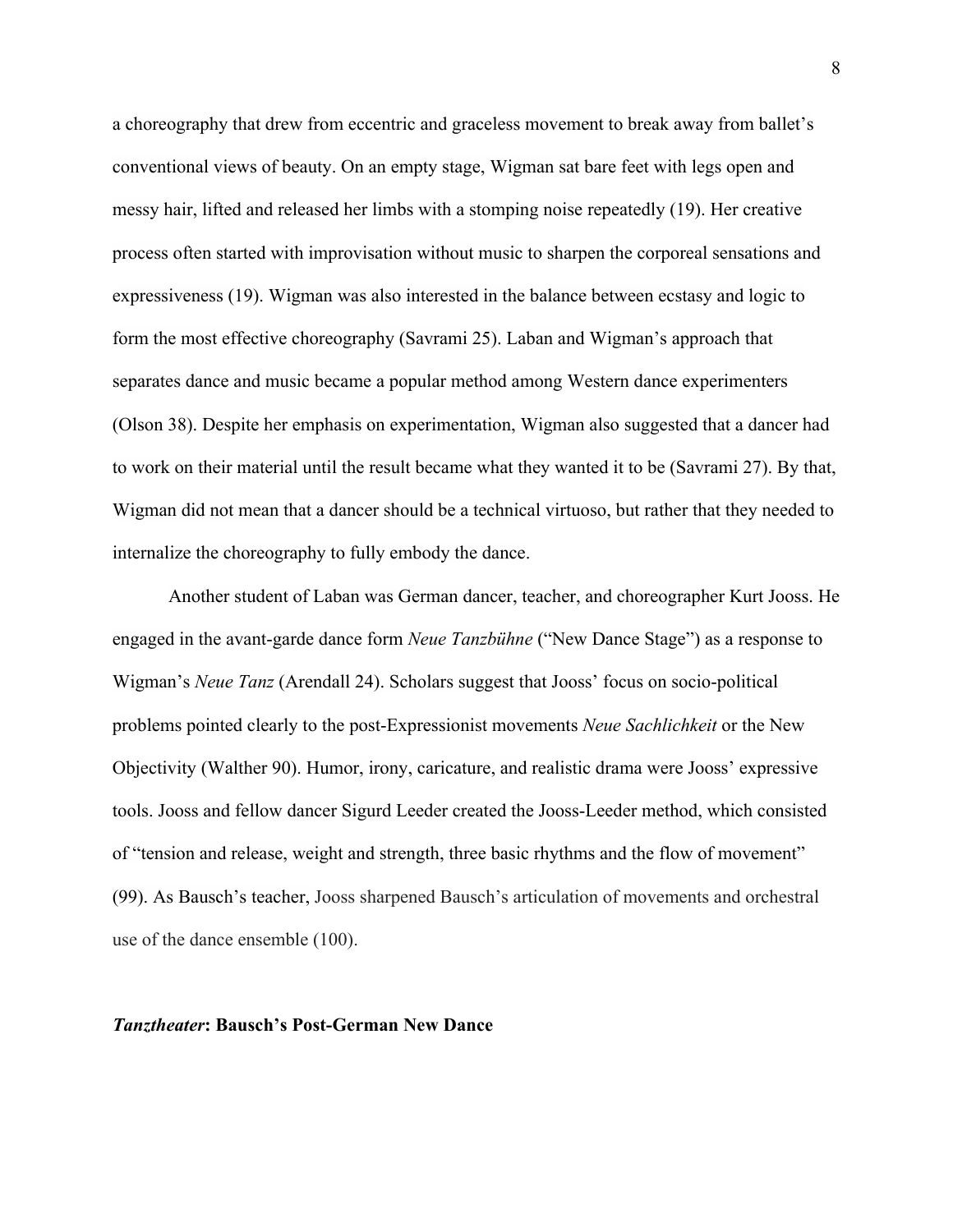During the symposium 1985 *German and American Dance: Yesterday and Today* held in New York, German dance critic Jochen Schmidt said, "The break really came in 1973. In that year, Mary Wigman and John Cranko died. At the same time, Pina was appointed director of the Wuppertal Ballet" (Helden 146). At the early stages of *Tanztheater*, the form was largely influenced by Pina Bausch's training with Jooss, which emphasized ballet and story-driven narratives (147). Although Bausch's desire to present dramatic expression aligned with *Asudrucktstanz*'s objective, she later strongly rejected this form because of its formalism (Climenhaga 15). In a 1978 interview, Bausch expressed that there was "a great danger in narrative-based ballet", in which movement sequences were habitual from ballet training, so the aesthetic choices came across as a "strange sort of vanity" (Servos 25). Instead of focusing on the forms of dance, Bausch believed that "we ought to be getting closer to one another again" (25). Her way of bringing people closer was to bring the attention of cast members to each other's organic improvisation based on their stories and to select movement and drama from their truth. This approach led to close relationships among her collaborators and produced performances that were often about sentiments and emotions that often revealed a feminist viewpoint about the patriarchal relations between men and women. *Tanztheater* soon became a controversial art form that invited its audiences to experience different levels of shock, surprise, laughter, and anxiety (Helden 156). *Tanztheater* aimed to capture real-life experience and often considered the spectator-performer relationship. In *An American Perspective on Tanztheater* Susan Manning wrote, "Like her contemporaries in theater, Bausch combines a visually rich production style with techniques drawn from Russian theater maker Konstantin Stanislavski and German playwright Bertolt Brecht, and the result approaches Artaud's idea of a theater of cruelty" (61). Manning argued that such vision aimed to shock audiences through gesture, image,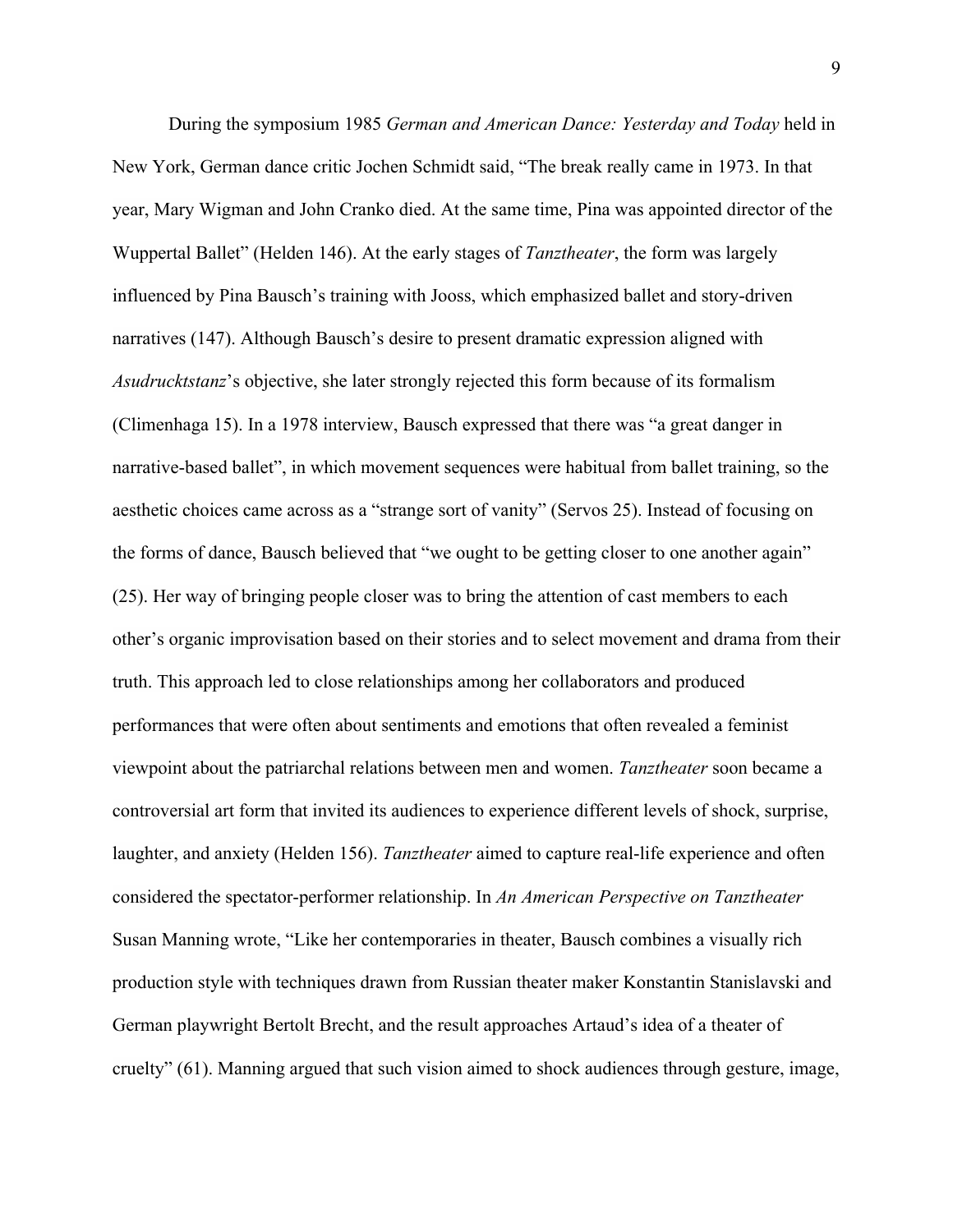sound, and lighting so that Bausch's choreography would inspire the audience with the "fiery magnetism of its images and acts upon them like spiritual therapeutics whose touch can never be forgotten"  $(61)$ .

From a theatrical perspective, it is worth considering how Bertolt Brecht's theater theories and their focus on socio-political issues may have informed Bausch's dance-theater (Climenhaga 120). There are three theatrical techniques from Brecht's toolbox that appear in Bausch's work: *gestus*, *Verfremdungeffekt*, and montage. Foundational in Brecht's Epic Theater, *gestus*, of which *gestich* as the adjective, means "both gist and gesture, an attitude or a single aspect of an attitude, expressible in words or actions" and *gestus* as "the domain of attitudes which characters have in relation to each other" through tone voice, movement, or facial expression (Willet 42). *Gestus* emphasized the power of movement and provided a frame where a choreographer can build each gesture as action. To achieve Brecht's *Vermdungseffekt* (Distancing Effect or Alienation Effect), meant "stripping the event of its self-evident, familiar, obvious quality and creating a sense of astonishment and curiosity about them" (Sharma 934). Scholars describe this as an acting technique that breaks Realism's premise that the audience should empathize with the character, rather than examine their actions critically. For that, the actor "steps out" or separates themselves from the character to comment on the action instead of impersonating the character (Sharma 934). Such a split prompts audiences to de-naturalize the power structure in the relationship between characters and imagine alternatives. Such approach is present in many of Bausch's works. In *Kontakthof* (1978), performer Endicott ate an apple on stage, casually walked to another dancer (Jean-François Duroure), and asked, "can you show me that step we learned in Wuppertal?" (Arendell 51). Facing the audience, Duroure began to move his pelvis in a half circle along the horizontal plane. Endicott interrupts him, "wait... pull your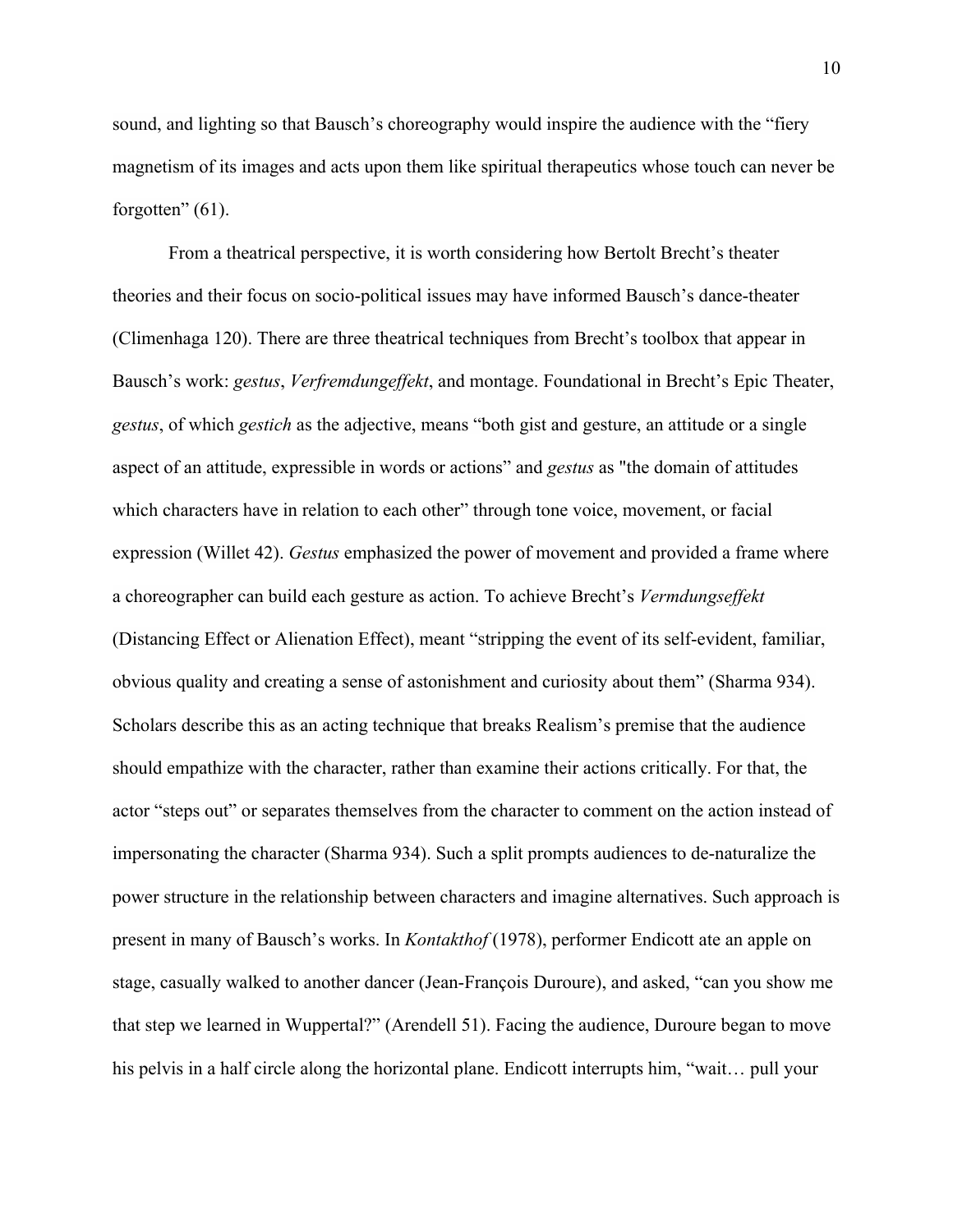jacket up, I can't see anything*"* (51). By reenacting a rehearsal process, they displayed the process of dance-making and the artistry of being a dancer. This echoed to Brecht's idea that performers and characters are separate. Several scenes in Bausch's pieces revealed the dancer's rehearsal and learning processes (51). The use of repetition also made the emotive gestures habitual (Helden 167). In Bausch's choreography, these physical and behavioral pattern separate people from each other. Bausch's decision to show moments like this one raised the question as to whether the process of performance-making was worth the audience's attention; and, if not, what would be worth watching? Similar to Russian film-maker Sergei Eisenstein, Brecht used montage to create a dramatic shock effect. Brecht's epic theater brought mundane, everyday scenes to the stage and provoked spectators to take action in daily situations (102).

Bausch's collaborator Jan Minařík, one of the only few dancers from Wuppertal Ballet who followed her after Bausch's time in that company, was in her first dance operas. He was later featured in her more theatrical works such as the 1977 *Blaubart (Bluebeard. While Listening to a Tape Recording of Béla Bartók´s opera "Duke Bluebeard's Castle"*) and *Kontakthof.* Dominique Mercy was another member of the Wuppertaler Ballet who continued working with Bausch after she left the company. Mercy often played the outsider or the master of ceremonies in her pieces, a recurring theatrical role in Bausch's dance-theater.

Bausch beautifully said in an interview that "The challenge was to keep the diversity of the many emotions that left us speechless" (Arendell 28). With the rise in Europe of avant-garde movements and post-modernism in after World War II, Bausch found her power as a choreographer. She pushed herself and her dancers to display their personalities and emotions through physical actions and emotive gestures. Scholars attribute her style to German Neo-Expressionism, or "transavantgarde", an artistic movement in reaction to Wigman's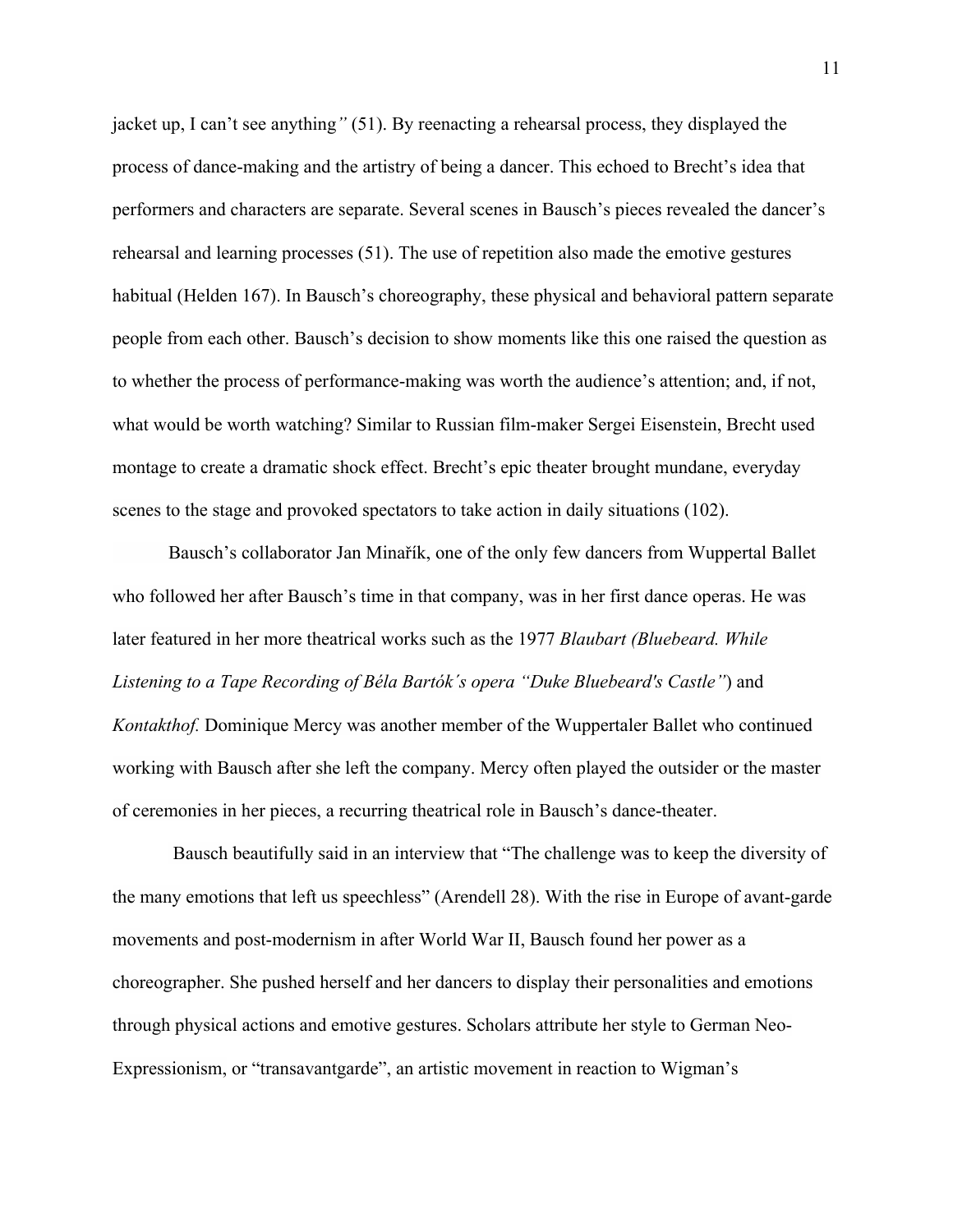*Ausdruckstanz* and German Expressionism. The "transavangarde" movement came as a response to reject conceptual art and minimalism from avant-garde movements of the 1970s and resulted in an organic, expressive artform. Working in the context of an art movement that yearns for raw expression of emotion, Bausch investigated the strongest ways to express her dancers' personalities and emotions by employing theatrical and cinematic techniques such as repetition, montage, and emotive gestures as motifs. In her works, she brought in music, a sea of flowers, and dozens of chairs, often set in abandoned spaces to construct her vision and render her feelings.

#### *Dramaturgy of Tanztheater Pina Bausch*

Telory D. Arendell, a scholar of Pina Bausch, neurodiversity, disability studies, performance studies, and screen dance, explores Bausch's paradoxical use of "aggressive tenderness" and "tender aggressiveness" in *Pina Bausch's Aggressive Tenderness: Repurposing Theater through Dance*. In her book, Arendell explains that in Bausch's creative process, aggression pushes towards action, while tenderness asks for care and patience (Arendell 3). The balance between risk and patience was Bausch's central aesthetic tactic. In Bausch's later works, the moment of tenderness, often a kiss or an embrace, was short-lived and immediately followed by violence. In *Blaubart*, women and men had short moments of tender caressing and kissing and then all of a sudden men were pushing women and mime raping them against the concrete wall. Such moments revealed the violence or cruelty that co-existed with love in male-female relationships. Arendall studied under Kurt Jooss, who repeatedly urged her to find movement from "within" by "letting technique inhabit content's stories as its prime motivator" (3). The "within" describes an inside-out process, to make the inner truth move the artists. In Bausch's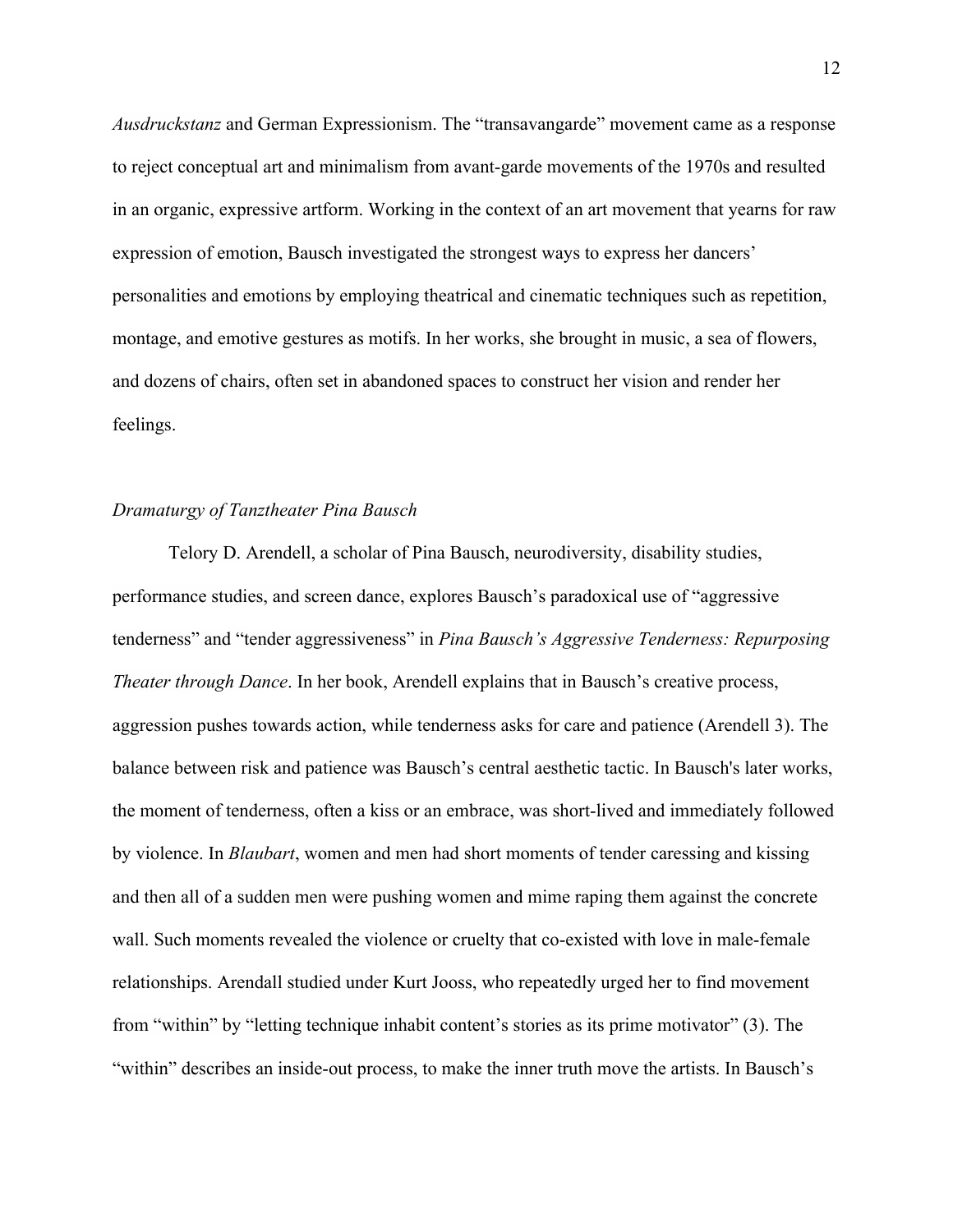*Café Müller* (1985), the "within" that Jooss described appeared when the German choreographer moved solemnly on stage with her eyes closed. Such state of "in-betweenness," which expressed sensorial experience, differed from the work of post-modern choreographers such as Merce Cunningham, who was primarily interested in the abstract geometry of movement and in the exploration of rhythm of the composition.

Bausch was the first choreographer to collaborate with a dramaturg. In *Dramaturgy in the Making: A User's Guide for Theatre Practitioners* Tréncsenyi posited dramaturgy as the action of recognition and arrangement of patterns (Tréncsenyi 21). In dance-theatre, one might frame the role of a dramaturg as "a translator of text into stage pictures of text into stage pictures as well as corporeality into a language that the audience can understand in an embodied way" (24). Yet, Bausch's dramaturg Raimund Hoghe viewed dramaturgy differently from how it emerged in modern German theatre practices (35). Bausch led Hoghe to pursue a "new, collaborative method" in the relationship between choreographer and dramaturg (35). In the rehearsal room, Hoghe collaborated with her on this approach as he composed words to "gain insights yet keep secrets" (Arendell 73). Hoghe wrote in his journal about the process of creating *Bandoneon,*  "Two weeks into the rehearsals and key motifs are emerging: small 'moments of tenderness and aggression,' and memories of experiencing the same thing differently" (73). Hoghe's role was to be fully present at the rehearsal and be "observant but not intrusiventelligent, and gentle (73). This type of approach to developing a piece's dramaturgy would be later recognized by dance dramaturg and theorist Guy Cools and Tréncsenyi as *decentered dramaturgy*. In an interview, Hoghe responded that to be a dramaturg was to build a clear structure with elements of time, space, and rhythm coming together in a piece (74). Another common element both Bausch and Hoghe valued was an empty space. Arendell drew a connection to Bausch's view of empty space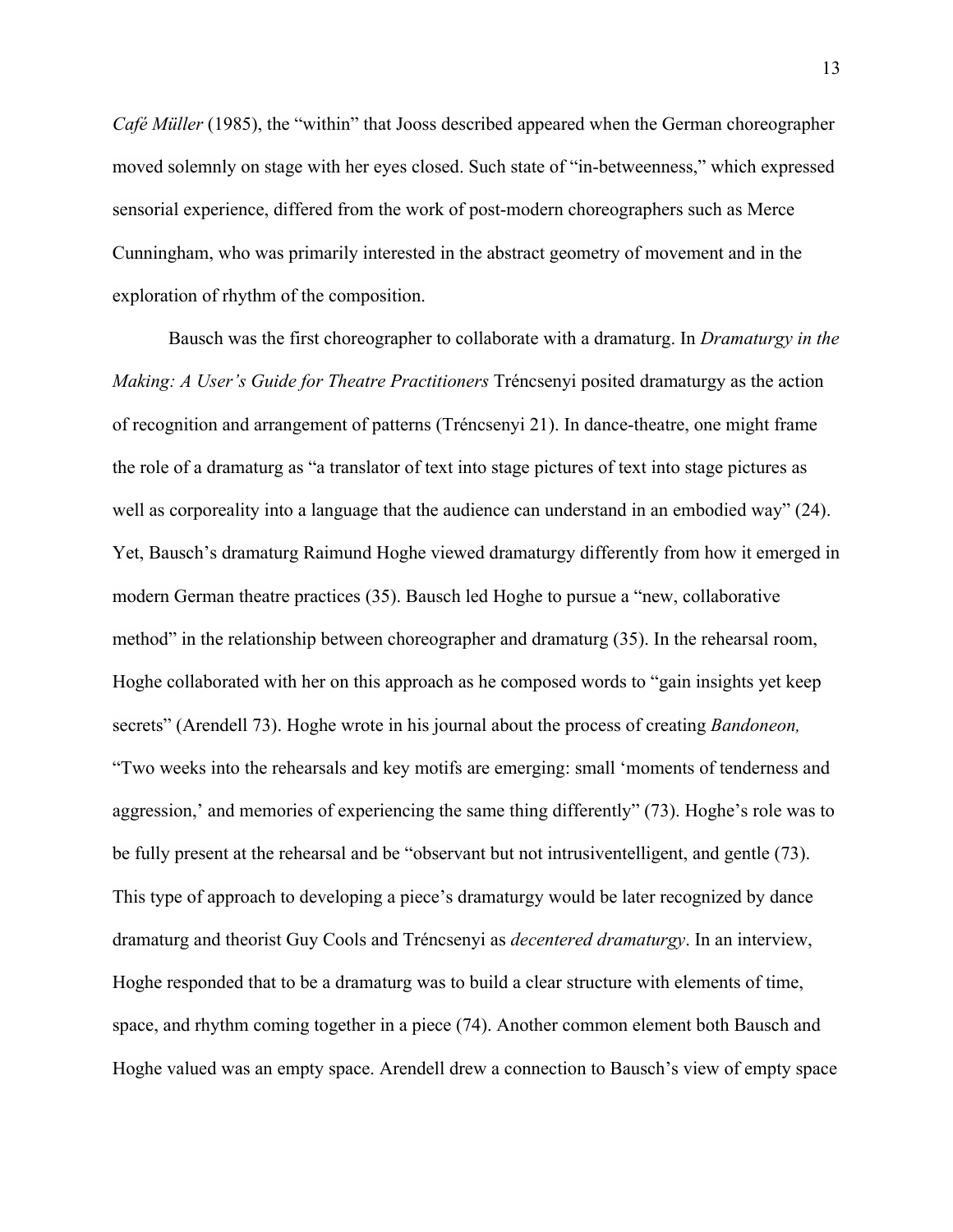to experimental composer John Cage's usage of silence: it's not boring at all, rather full of drama and dynamic.

#### *Bausch In Rehearsal*

"How does it feel to be near someone who is not there?" American choreographer Anna Sokolow, who taught Bausch at Juilliard in New York City, asked this question to her dancers (Warren 119). Bausch asked personal questions to her dancers such as "show me in movement the memory of the first time you laughed very hard?" or "how do you behave when you've lost something (Arendell 20)?" At other times, Pina Bausch would show a picture and say, "do something with this" (Arendell 21). Questions asked in rehearsal were essential to the quality of the expressive movement their dancers generated. At the same time, improvising without music allowed their dancers to connect body and mind as they layered bodily sensations and cognitive thinking. I note that Queer Embodiment Theory also explore the mind-body connection. Such an approach elicits particular movement qualities as it generates organic and sensation-inspired movement. This creativity process brings vulnerability and offers a range of expressive possibilities. It also serves as a bonding force to the cohort since the sentiments are close to every dancer.

### *Motif-Building and Emotive Gestures*

Dance scholar Ciane Fernandes explains that Pina Bausch used "emotive gesture" in her choreography (29). Stemming from German Neo-expressionist ideology, "emotive gesture" sought to express through movement experiences considered to be universal and thus recognizable by all spectators (40). Bausch was interested in the effectiveness of expression,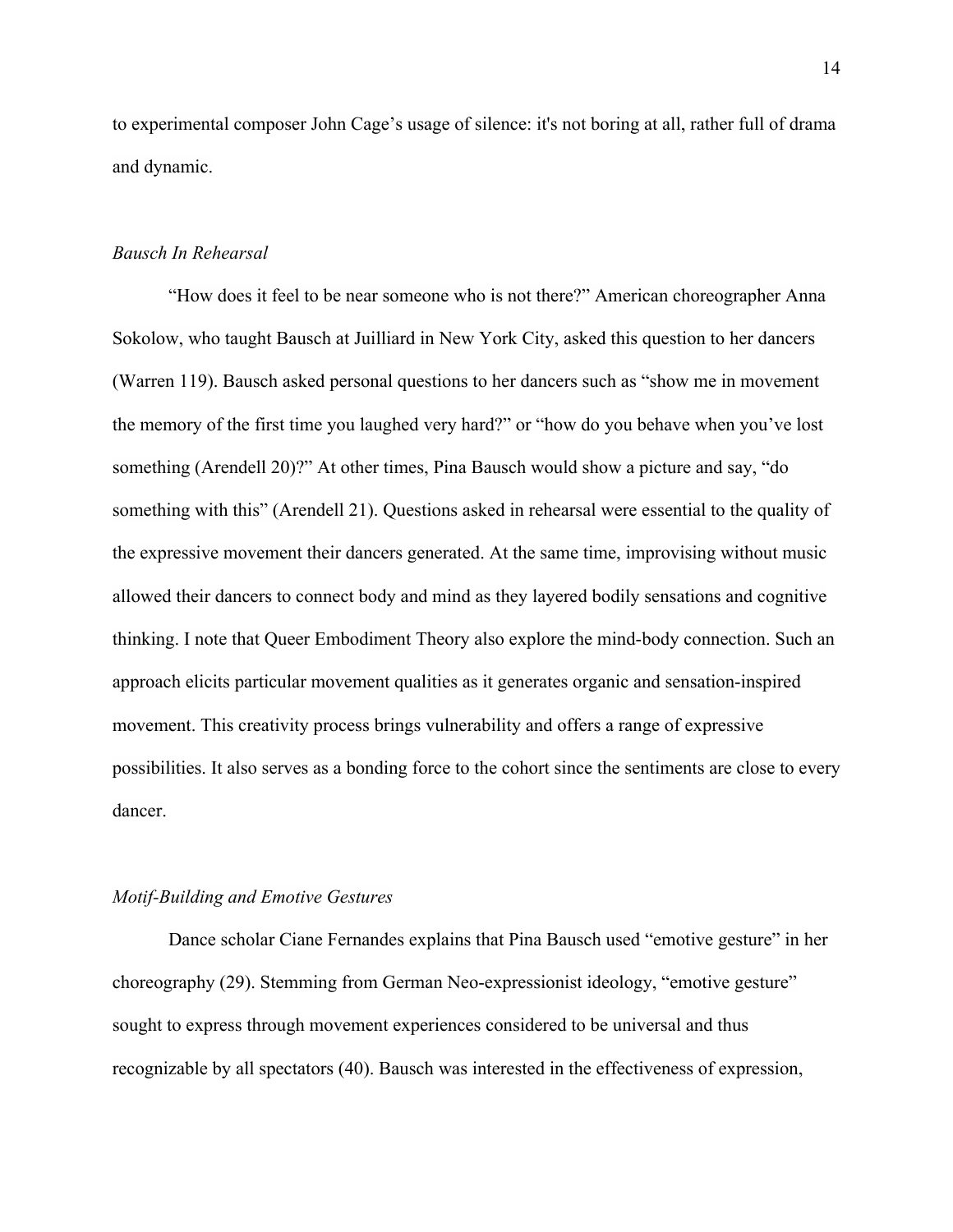rather than showing off technical virtuosity. To discover the deep meaning of a single gesture, she often repeated one image or gesture until it revealed its deepest associations and its power while the body and mind processed the sensation (58). A strong example of this choreographic approach is evident in Bausch's 1975 *Das Frülingsopfer* ("Rite of Spring"), a work that explored primal feelings and movement, gender, and the struggle between individual and community. At the beginning of Bausch's *Rite of Spring*, a woman lies on her belly on the dirt, her face gently and slowly caresses a red cloth. Viewers soon understand that the woman's holding of the red cloth means that she is the chosen virgin to be sacrificed for her community. Another woman enters and starts to run frantically. She too wears a white dress with the same ponytail. She stopped in the front left corner of the space and pulled her dress up to cover her face, exposing her thin and nearly naked body. Then a group of six women stands behind the two, with different gestures such as covering the head or crouching down, which evokes the relatable experience of grief. The slowness in the mourning pose makes each female figure become distinct image of a mourning ensemble to create a montage effect and to increase the intensity of expressiveness. The group of female dancers slows down to almost stillness as Igor Stravinsky's music score becomes quiet. In faint lighting, the women audibly try to catch their breath from physical exhaustion. After frantically running in the center of the stage to comfort, breakaway connects with others, the female dancers gather in a circle—then a single woman emerges in front of the group and gradually descends to the floor with her torso upright, legs wide open. The dramatized images with the dissonant, percussive, and eerie quality of Stravinsky's music revealed the horror of sexual trauma experienced by women.

Bausch and her peer choreographers gradually found movement and choreographic structures to bridge seemingly separate elements (Arendell 122). How could dance, which exists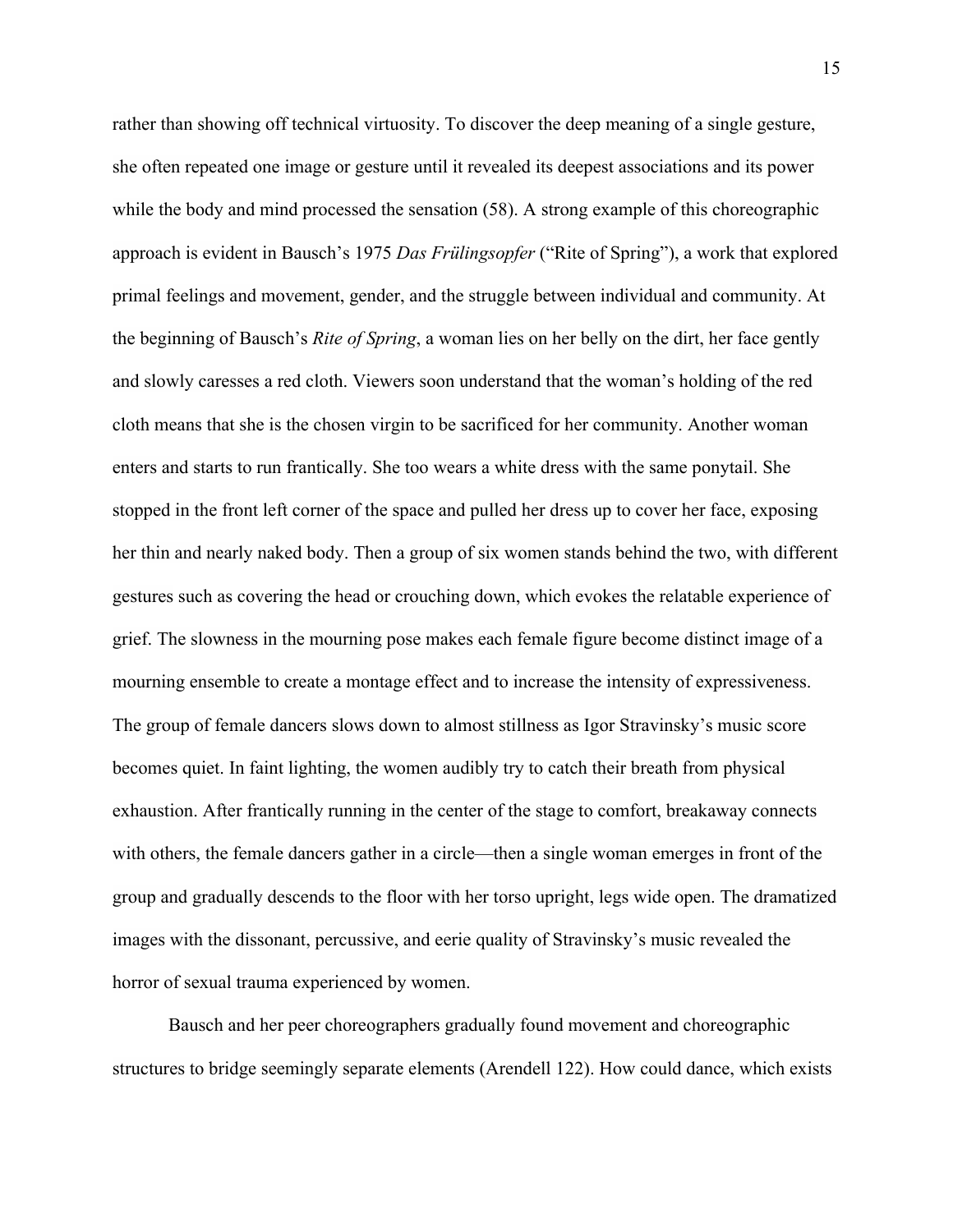only ephemerally, capture the present moment? How could an artist respond to a life experienced as a bombardment of sensations that arrive at great speed? To its innumerable and ever-changing combinations of emotions? In Bausch's process, she often used repetition, motif-building, and montage technique to dramatize the stage to express the intensity of feelings.

#### *Repetition-Transformation*

In *Café Müller* (1978), a man and a woman wear modern, gendered costumes: the man in a white button-down shirt and formal pants, the woman in a white dress. The man in a black suit, played by Borzik, repeatedly rearranges chairs and tables, which acts as the obstacles between the couple. The woman is falling apart, with her messy hair and stumbling steps. Borzik places her arm around her partner's neck, making them kiss by placing her lips on top of his. She is eventually carried by the male partner in the air horizontally, then he dropped her to the floor with a pounding sound. Borzik repeats the sequence of bringing them together. She drops on the floor again and again, and Brozik put them together again and again at an increased pace. About seven repetition later, she no longer uses Borzik's assistance but throws herself at her partner only to fall again. The repetition of running toward the man and falling off his arms transforms the dire situation of being in an endless loop to represent the conflict of failing to communicate in a relationship for which there is still longing.

Repetition in Bausch's *tanztheater* neither alludes to a linear progression of time nor denies its social construction. Rather, her works consistently upset the progression of expectation, exposing a split between movers and audience to achieve Brecht's Alienation Effect (Fernandes 125). They bring a sense of emptiness instead of wholeness; an increased distortion that provoked multiple and unexpected interpretations, "Dance is the absence, dissatisfaction,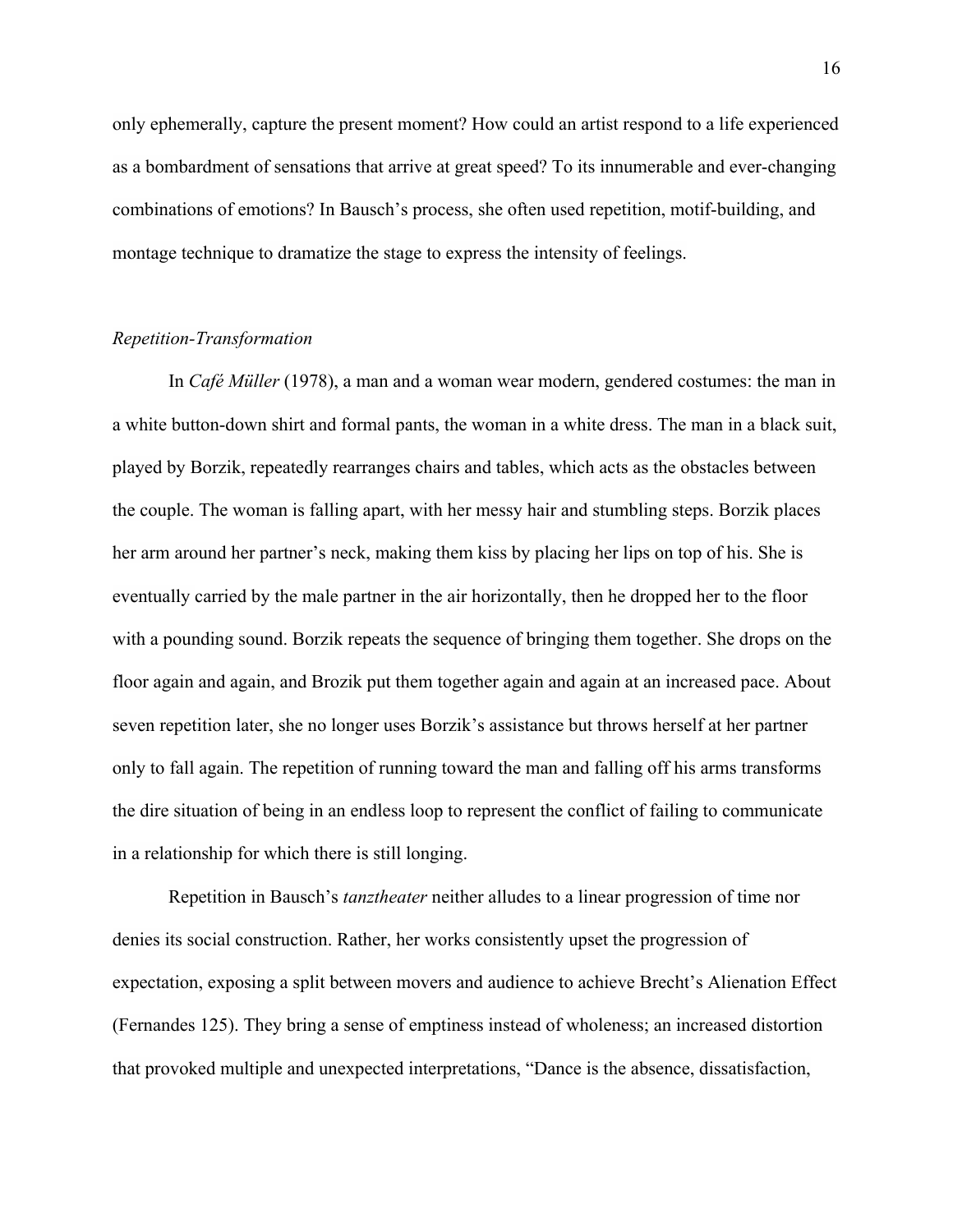and constant reconstruction of itself and its participants" (145). Fernandes suggests that the future transforms the past while repeating it, becoming a "retro-active working-through the past" (129, 145). In an interview, Bausch said, "I don't repeat, I try again" (Arendell 107). Bausch's rehearsal director Daphnis Kokkinos thinks that "when you try again, something changes about the work" (107). By trying again, the dancer revisits the sensation, and each time builds on the previous emotional intensity. Eventually the phrase or gesture gets transcended or abstracted to something beyond the realistic world.

#### *Montage Technique*

A large portion of Bausch's choreographic methodology is based on the filmic concept of montage technique, in which images connect with each other through physical juxtaposition or seemingly random succession that builds to multiple understandings (Arendell 25). Arendell associates Bausch's montage technique with the term "tonal montage," coined by notable Russian filmmaker Sergei Eisenstein (29). This technique consists of using a series of images that share a general tone, or the "emotional tone" of the entire piece. These different shots or images are juxtaposed with the same visual or sound elements in order to convey an emotion such as elation, isolation, or helplessness (Eisenstein 75). Arendell states that the specific branch of montage technique, "tonal montage," is arguably "by far the most accurate way to describe the sort of emotional sound" that takes "primacy in any Bausch piece" (30). This mode of expression radically complicates the social issues portrayed in Bausch's work by pulling various elements together and creating a sense of surrealness (38). Her technique aims to create a multi-faceted story or re-create the mood of each story rather than telling it through linear narratives (39).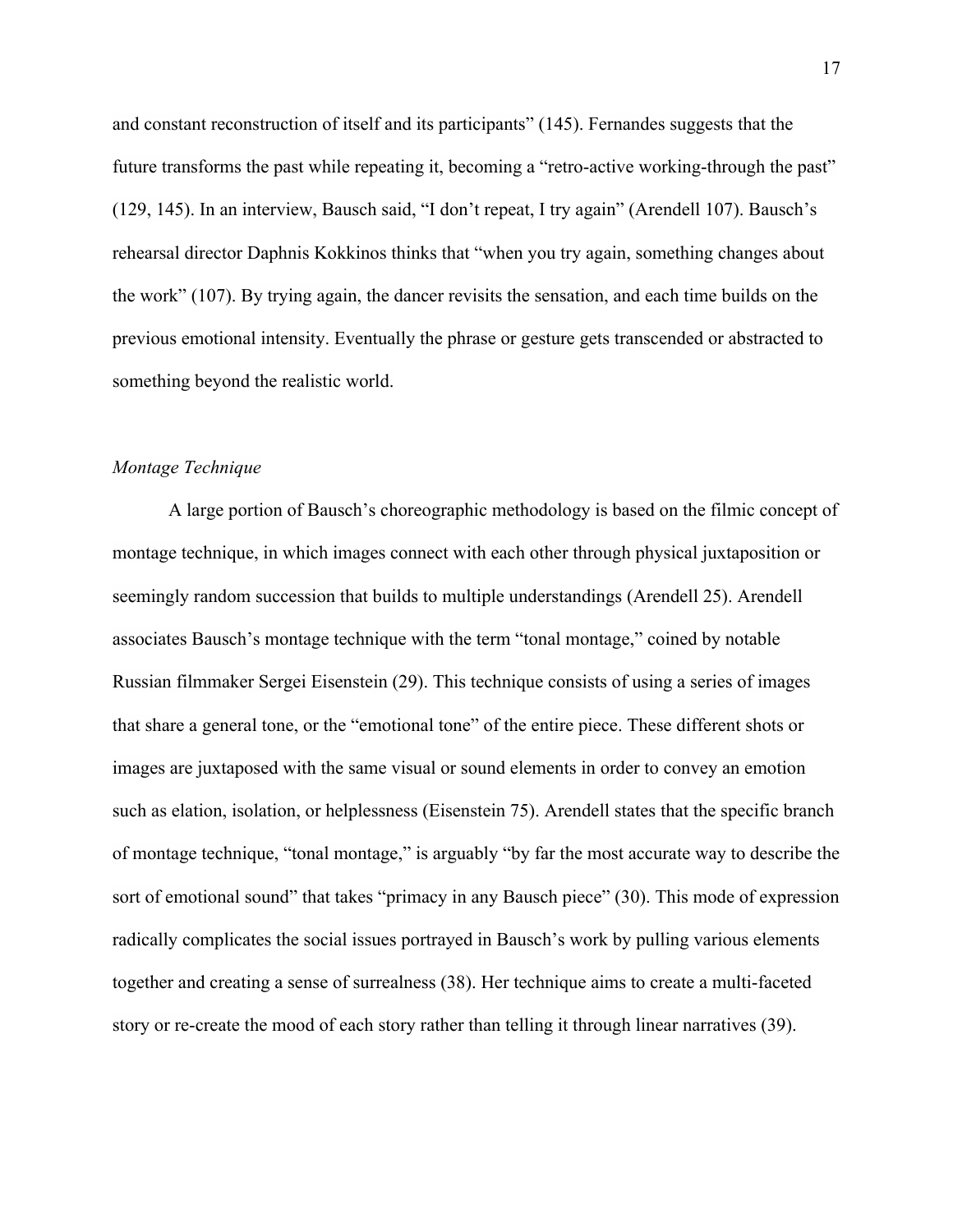Differently from Laban's beginning – climax – end structure, Bausch ruptured the viewer's expectations by using incongruent motifs and imaginative props.

In *Arien* (1979), fairytale queens with grotesque dresses and makeup put on by their partners onstage, plunge into movement phrases and litanies (Birringer 92). They look and sound nonsensical in comparison with the old Italian song *bel canto* arias (sang by Beniamino Gigli) and Beethoven's *Moonlight Sonata* on a cassette tape. "What do you think of arias?" Asks one of the dancers as she put thick makeup on her face. "I associate them with blood-red fingernails and torture," another answer (Birringer 96). The absurdity and eeriness of the piece distance spectators from the stage. The audience cannot be sure whether it is the words, songs, or movement that make the performance incongruent (95). At a certain moment in the same production, a naturalistic-looking hippopotamus, disguised by two movers, appears while two dancers kiss each other on top of a chair. The sleepy-looking hippopotamus offers comic relief with a sense of danger (Kisselgoff 70). While the hippopotamus seems irrelevant, spectators have been "trained" from the previous montages to accept the animal's presence by the many clashing images such as classical music and nonsensical conversations that preceded its appearance. To avoid a linear narrative, *Arien* was deliberately inconclusive and perhaps its montage aimed to be a "resolution" (92).

German writer Norbert Servos explains that Bausch's approach in *Arien* is in the widest sense "phenomenologically-determined" (Helden 145). The results are a series of moving impressionistic pictures (Climenhaga 118). In the case of *Arien*, seemingly random elements do not disturb the performance's reception; rather, they create an inner logic that made its characters relatable even if they were surreal. This technique originates movement on the characteristic "emotional sound" of the piece to create a tonal montage (Eisenstein 75). This technique could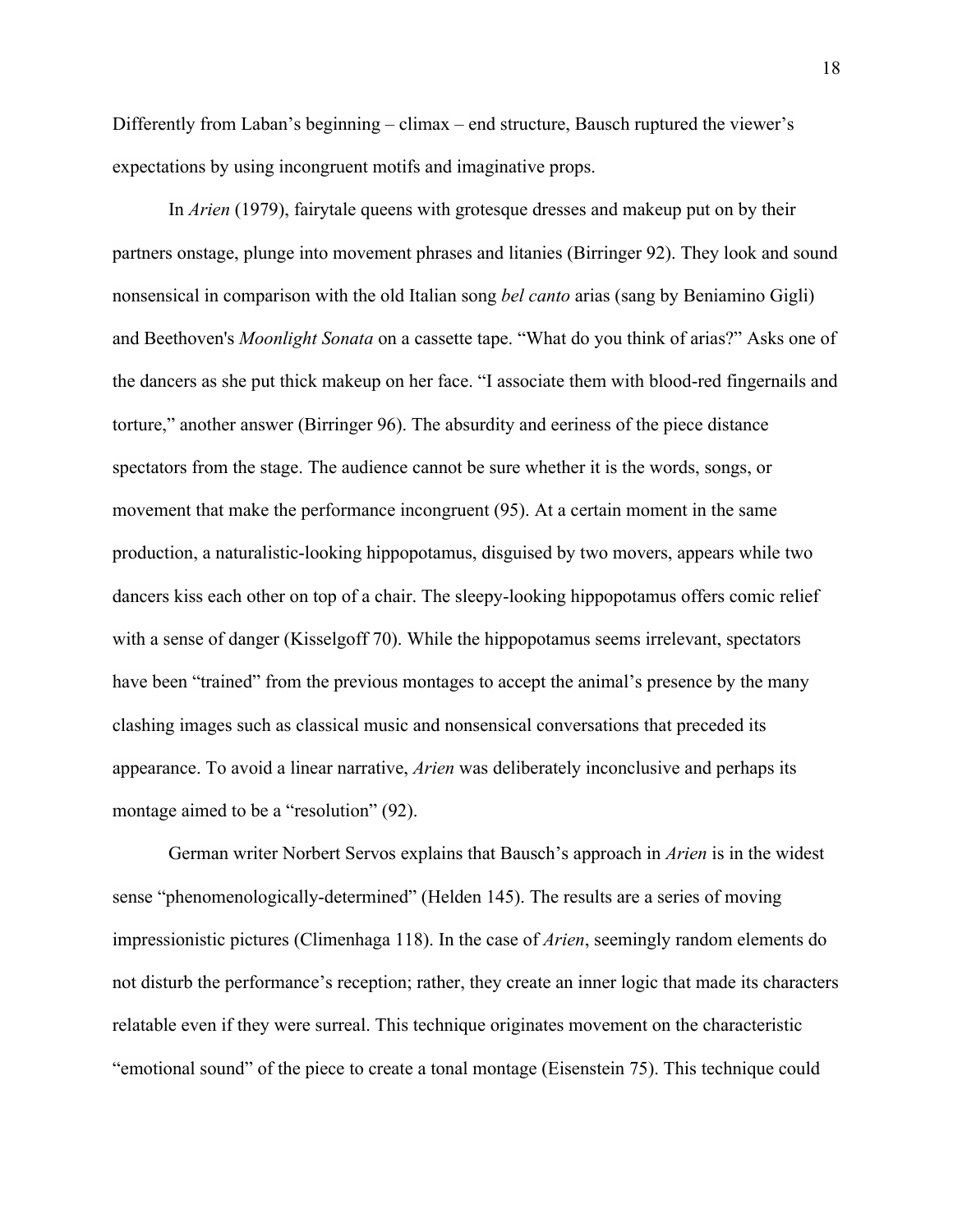also be seen in *Blaubart, Nelken*, and other works. Although this method at times leaves the audience confused, the abstracted pattern transcends a timeline and fit the timeless topics of her works such as gender equality which pulls audience back to an experience of emotions. When *Arien* was performed at the Brooklyn Academy of Music (BAM), it was "the most chaotic scene ever staged on the BAM Opera House stage" (Birringer 97). *Arien* created an experience of wild visualization of emotions and resulted in a shock effect and at the same time revealed how intense feelings can be.

### **Queering** *Tanztheater*

Committed in performance and expressiveness, Bausch's dancers fall, sprint, and scream repeatedly for *Blaubart.* This original French folklore tells a story of a wealthy man murdering his wives one after another. Later "bluebearding" was used to describe a man's behavioral pattern of hurting women. Bausch threaded the piece with gestures and movements that indicate the women's abuse. The female dancers fall loudly time and time again on the floor mostly covered by fall leaves. Women are paired up with men in black suits to show scenes of sexual violence. Throughout the show, they listen to an opera playing on a radio by the lead male dancer, who is also the "predator" of the lead woman dancer. This work displays the emotional intensity of a tragic tale and the dancers undeniably invest immense amounts of physical and emotional pain. Bausch's dancers are pushed to the limit, and exhibited their exhaustion and pain quite openly onstage (Routledge 145). Impressed by the performers, the startling images, wearied by the remorseless repetition, the grimness, the bitter underlining of genders, the godlessness, such works spoke volume to me in a patriarchal, gender-binary society.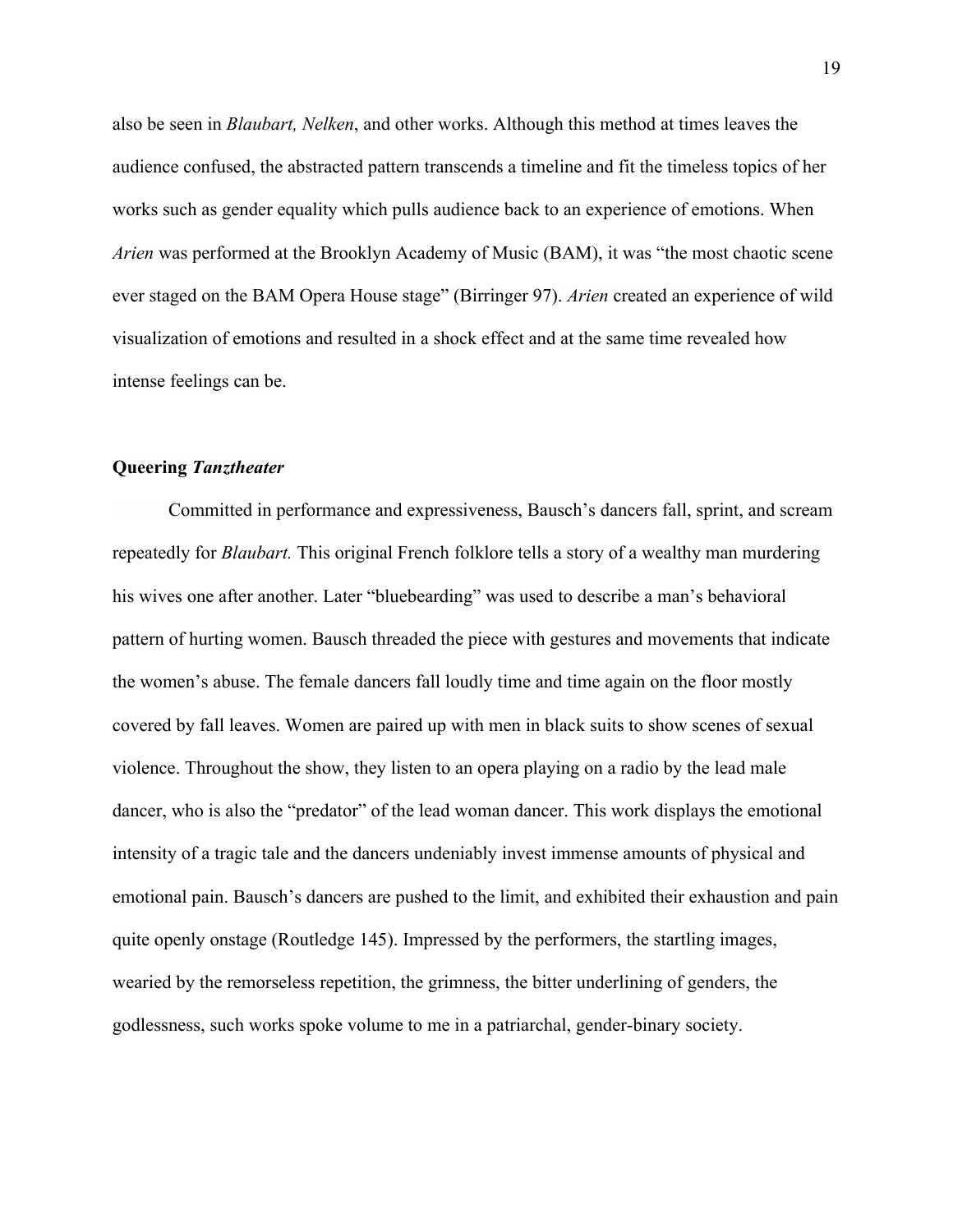Bausch's works such as *Rite of Spring* represented only heteronormative relationships. The women are in nearly transparent nude dresses and the men dressed in black slacks with no shirt. The men dance angularly and aggressively to the more powerful music. Each gender group move in unison, furthering a dichotomy. These patterns make it clear that gender is a defining characteristic of the piece. While it is effective at showing societal normalcy and the damage it could do, it omits the experiences of people with TGNC (transgender and non-confirming) identities, since her dance exists only in the gender-binary world. There is no third gender or representation of agender, genderless, or non-binary people. Moreover, Bausch's theatrical spectacles depends upon a notion of civilized behavior and the expectations of society that may then be exposed through irony or subverted by absurdity. No matter how much her performers hurl themselves numbly at walls or grovel on the floor, their costumes suggest a Westerncentered society, rather than a timeless space. The clothes people wear often suggest pre-World War II middle class society (24). Most of Bausch's dancers are about the same height and with a lean or unusually thin figure. This might be due to the professionalism and the rigorous movement training it required of her dancers and a sense of unison Bausch wishes to create.

To be inclusive of dancers who have different levels of training, and of different dances is queer and disability justice. This is because queer people of color are at a larger risk of developing mental illness, which can be recognized as invisible disabilities when it becomes a chronic illness. Other disabilities such as chronic pain prevent people to engage in performance because of the intensity of rehearsal, especially in technical rehearsal. Queer people of color in an undergraduate setting or spaces with non-professional dancers carry often too many responsibilities and too much stress. To queer *Tanztheater* in such setting, I will use queer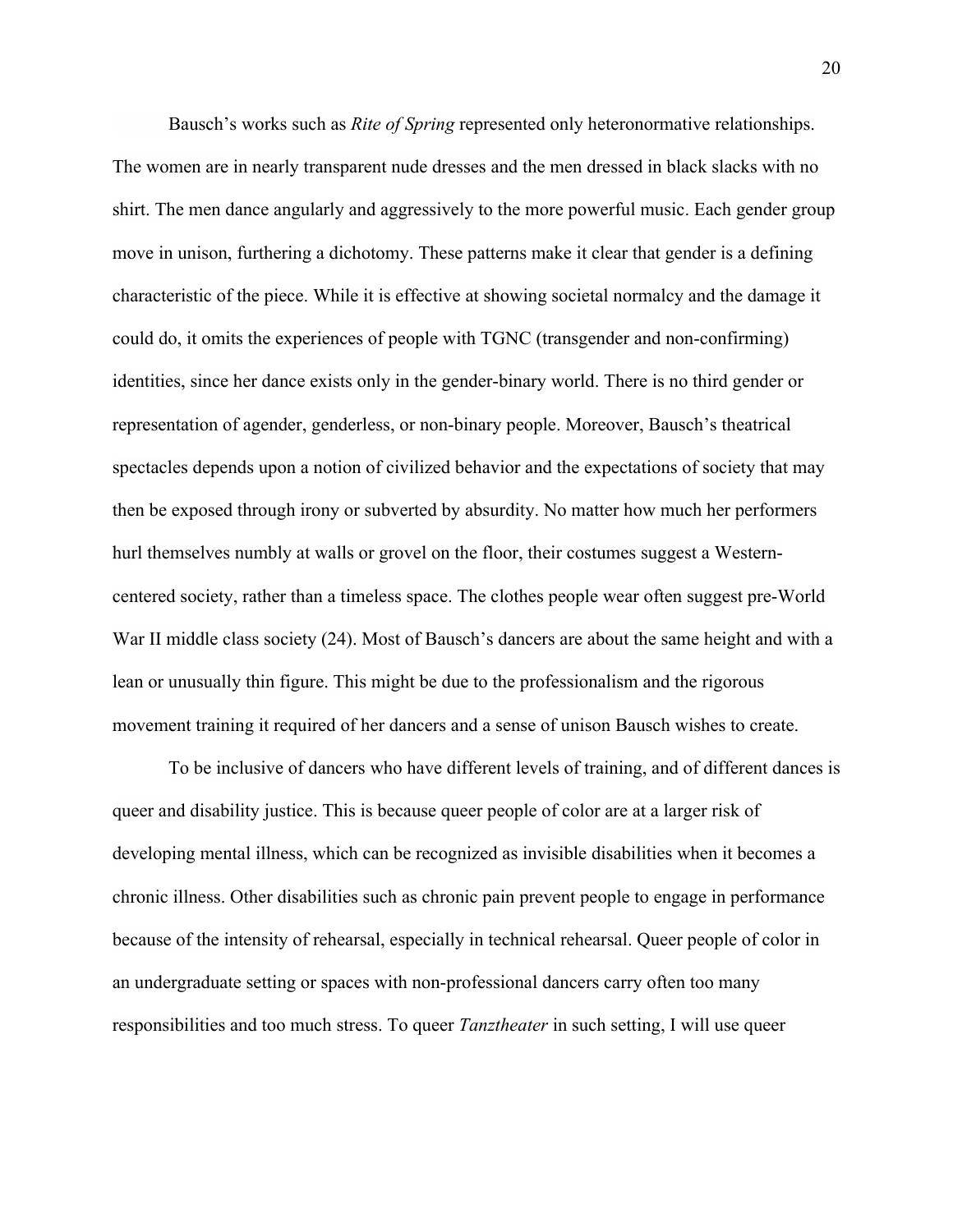Embodiment Theory and Cyborg Theory in the hope my find my way of creating Bauschinspired and disabilities, QTBIPOC-inclusive performance.

#### *To Queer Dance is to Free Ourselves of Limitations*

Queerness is essentially about the rejection of a here and now and an insistence on potentiality or concrete possibility for another world.

Muñoz 2009:1

What does it mean to *queer* an artform? In the introduction to the edited volume *Queer Dance: Meanings and Makings*, Croft suggested that "no single entity marks something as queer dance, but it is rather how textures press on the world and against one another that opens the possibility for dance to be queer" (Croft 1) The concept of "queer as a verb" reimagined experiences of queer artists in dance and theater. This is because dance and dance theater, like everything else, were built for cis-het (cisgender and heterosexual) and mostly White bodies. The intersectionality of gender and racial identities explains how queer non-white people are a more oppressed group than those who are only queer or only BIPOC groups.

Choreographer and professor Erica Gionfriddo (EG) from the repertory program *In the Ether* at The University of Texas Austin explained queering as a verb to describe the process of an active state of imaging beyond our dominant reality (Fisher 3). Gionfriddo used a) Embodiment Theory b) Cyborg Theory, and c) "Body Without an Organ" to explain queering dance theater. Embodiment and Cyborg Theory explain how interactive humans and technologies were and that we could use them to our advantage, rather than being pessimistic about technology when it is already inseparable from our lives (Fisher 4). EG queered Bausch's version of *Rite of Spring* (1975) with a focus on climate change. They reimagined the original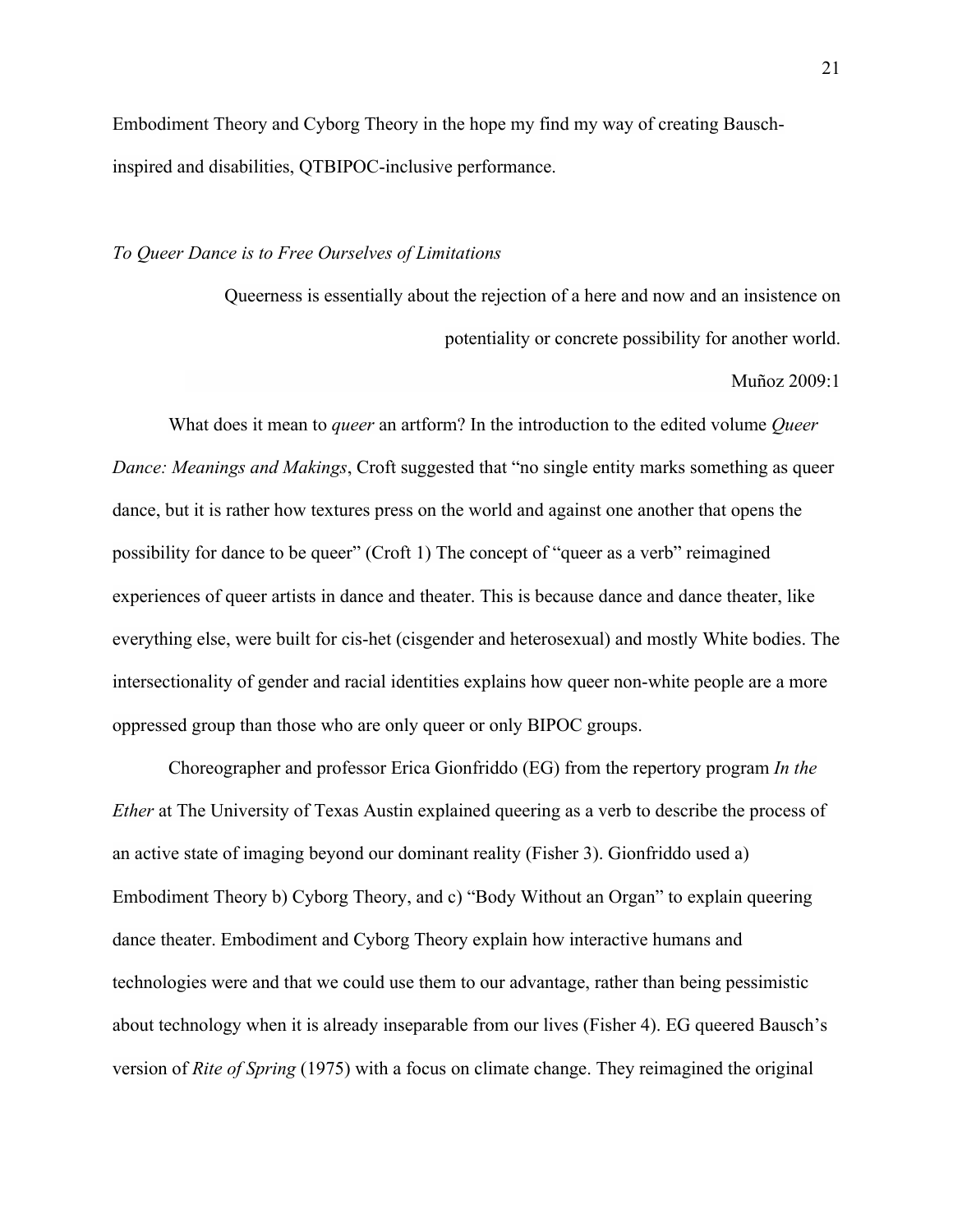frail woman as planet Earth. Bausch centered on the brutal sacrifice of the virgin and the female collective in her version of *The Rite of Spring* (1975). EG took Bausch's idea of transforming the male-female story into a feminist view and used their own imagination to address climate change by embodying Mother Earth's sacrifice. This is an example of breaking the boundary between human and the environment.

#### *Embodiment Theory*

Embodiment theory centers on the idea that the mind and body are one entity. It demonstrates the vital role of the body in attaining and maintaining a healthy, productive relationship with self and others to function in society. Sharing our dances or seeing other queer dancers on social media could be helpful for queer embodiment. Gionfriddo transfers the concept of three-dimensional bodies' representation in the digital world onto the stage (Fisher 2). They place dancers in front of a camera-projection loop so that the dancer has multiple selves projected on screen, each one's movement slightly lagging behind the previous. In Bausch's rehearsal of *Blaubart*, the dancers lie on the floor, with closed eyes, listening to a former performance recording of Pina Bausch's "Bluebeard". The practice of mindful reflection allowed the dancers to open their senses to the sensations of lying down in a thick layer of wilted leaves in a largely-empty room while listening to the former production and all the energy of this work. They are listening to sounds from the past that "evoke a world of brutality and tenderness, irrationality and sadness", familiar to those who have seen Bausch's powerfully dramatic, dreamlike works" (Climenhaga 130). The tonal montage effect made transitions seem natural since the sound element created a feeling offered a connection for Gionfriddo and other queer artists, Identity is fluid, ever-changing, and not fixed. Queer dance theater thus should capture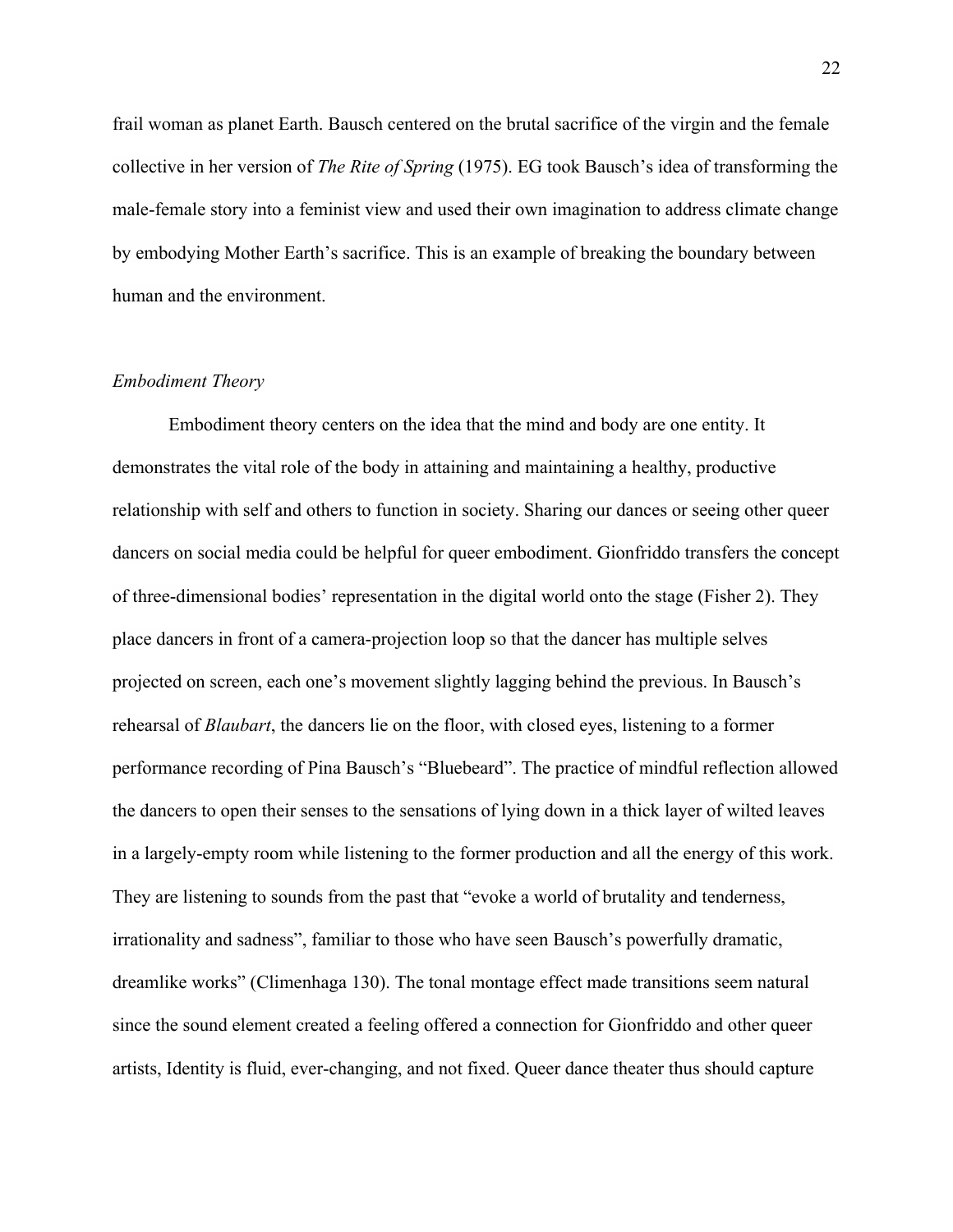the complexity of life. One way of achieving this is to juxtapose images that present a diversity of expressions of emotion and connect them with an element such as sound.

#### *Cyborg Theory and Bodies Without Organ*

Donna Haraway, feminist cyborg scholar and author of wrote *The Cyborg Manifesto* (1985) writes, "A cyborg: a hybrid organism, physically, mentally and virtually a creature with fluid internal orders, a fluid sense of self or identity" (Haraway 29). This concept of fluidity makes the cyborg "a combination of wonder and of truth, of metaphor and concrete reality" (34). Haraway uses this concept of cyborg to resist "the traditions of 'Western' science and politics: the tradition of racist, male-dominant capitalism, progress, the appropriation of nature as resource for the productions of culture… the relation between organism and machine has been a border war" (2). The cyborg in Haraway's manifesto is "resolutely committed to partiality, irony, intimacy, and perversity" (3). Cyborg theory rejects norms that limit our imagination and creates a binary sense of self, a black-or-white, this-or-that understanding of who we are or can become. Cyborg theory in the queer context argues that not only the gender and sexuality exist on a spectrum, but there are also fluid boundaries between imagination and realities (Haraway 138). The cyborg version of gender is changeable and ever changing.

Haraway also explained how information technology links people around the world. New chains of affiliation, exploitation and solidarity are formed with technology (Weigel 2). "We are all cyborgs," EG argues (Fisher 3). Since there is a virtual space through social media and other online forums, EG suggested we use social media for real connection. During *In the Ether*, EG blurred the boundary between imagination and reality. This is particularly useful in the context of reimagining Bausch's work across space, time, and the gender spectrum. EG's placed a live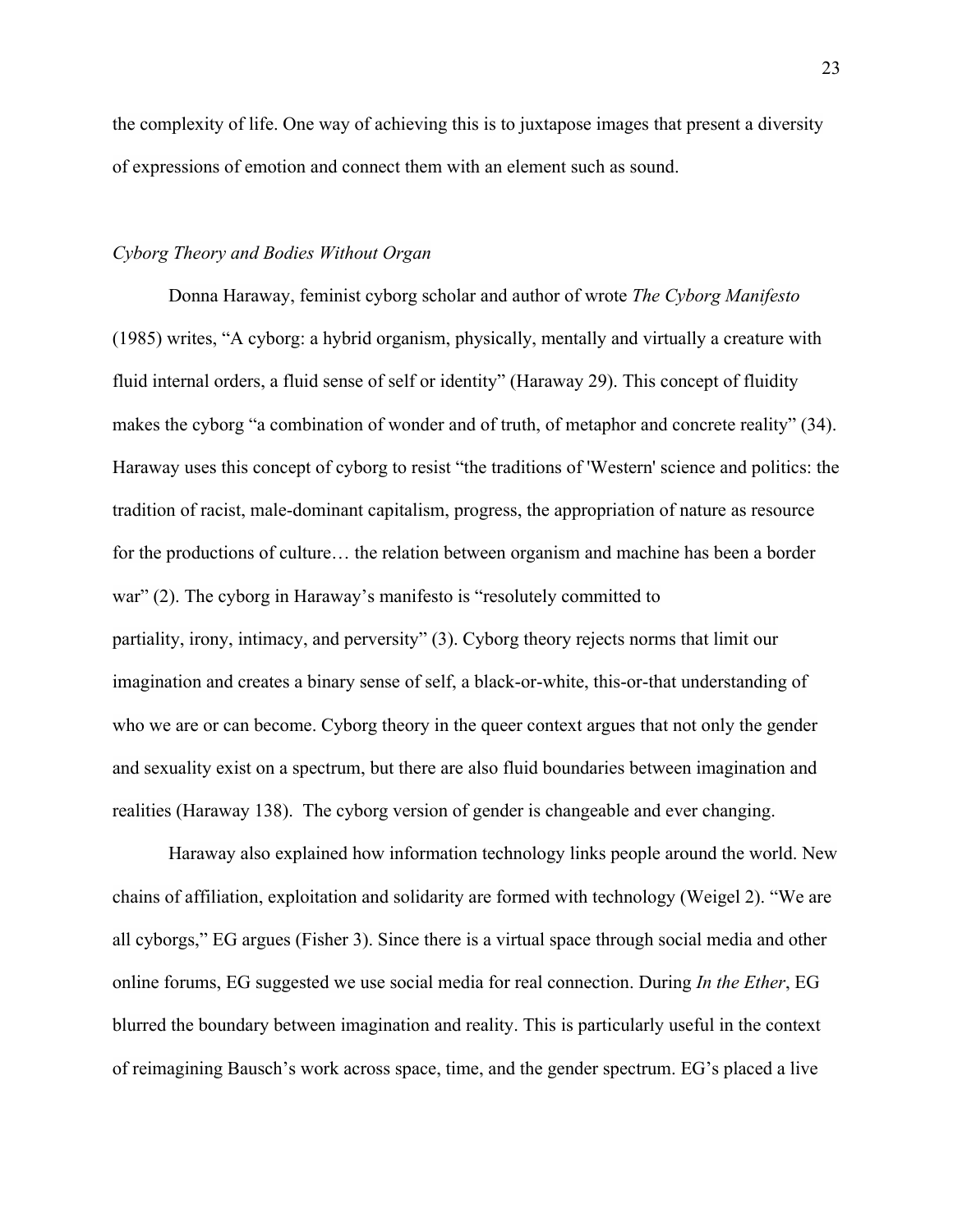camera facing the projection screen that is behind the dancer, so that the camera captures the dancer and the projection screen, which results in multiple reflection of the mover, with each frame lagged behind the previous one. The movement pattern with the feedback loop create a canon of movement, that are embodied in a two-dimensional version of the performer. This is an example of blurring the boundaries of reflection and reality, human and technology, and the twodimensional and three-dimensional world. This design centers the idea that technology has become a part of us. By embracing technology, EG and their dancers connects cyborg theory and performance-making to associate ourselves with our screens.

"Bodies without organs" is an extension of Cyborg Theory to reject the physical limitation (Fisher 4). EG describes that when we imagine our bodies cam shape-shift its physical form, the body is fused with the environment and thus the space and mover became one entity. The bizarre-sounding theory has its practicality in the reimagining of our relationship with the surrounding environment: technology, nature, object, and temperature. This theory also transcends physical limitations and invited us to imagine a world beyond the material reality. In this context, one could bring in spiritual and ancestral powers and energies, which are common to practice in many nonwhite cultures. Another topic of EG's theory is to remove the hierarchy in movement. Instead of trying to look aesthetically pleasing or following a specific technique, they encourage queer movers to evoke a sense of "play" instead of the seriousness that many dance students associate with dancemaking. Through the practice of "continuous movement," usually over forty minutes of non-stop movement practice, EG and their colleagues investigate how movements are influenced by surroundings and what innate desire our brain-mind-body entity has in the moment.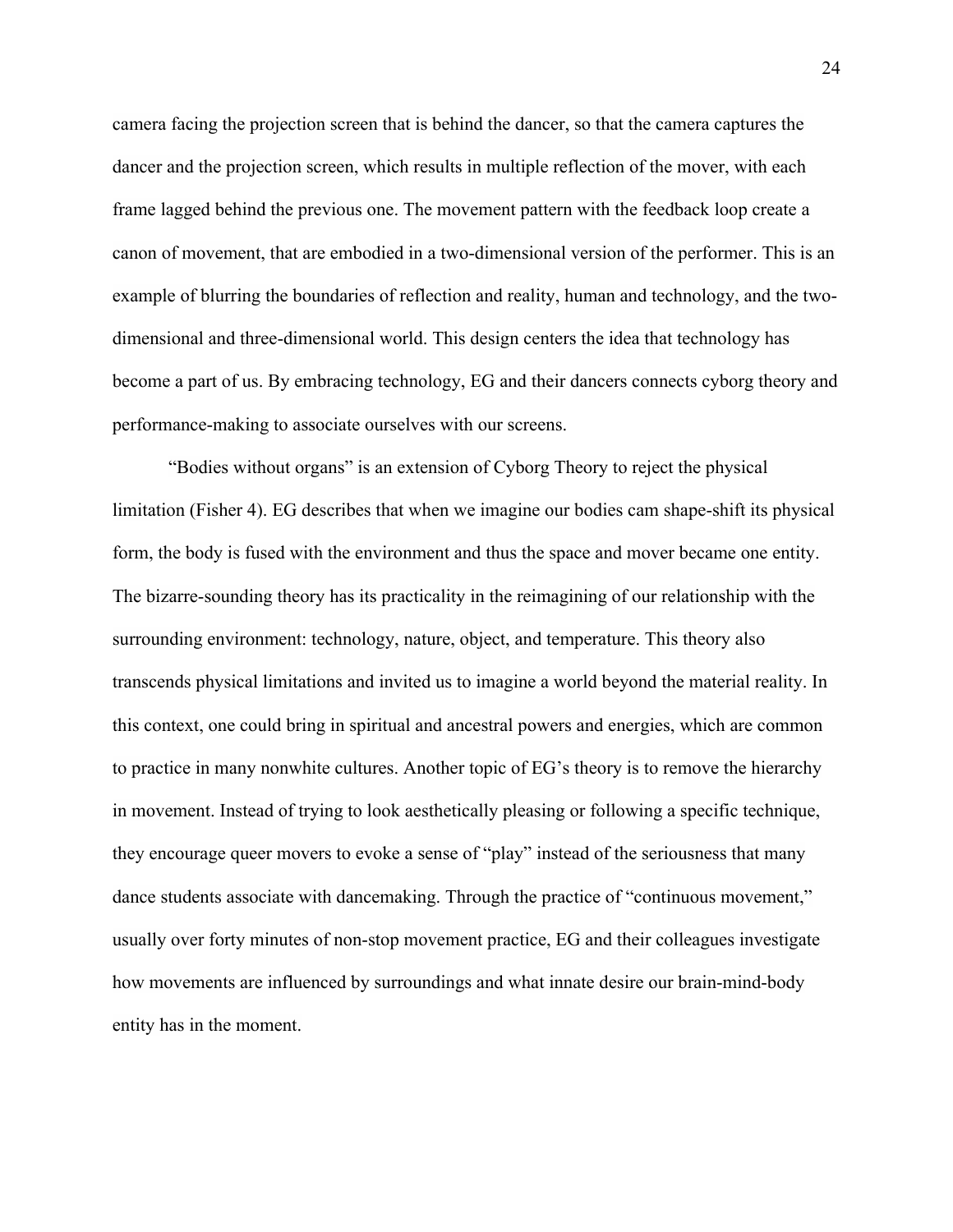## *Elizabeth Freeman and Temporality Queer Theory*

French philosopher Michel Foucault, describes in *The History of Sexuality* (1976) the moment when the terms homosexuality and heterosexuality were invented. He attributes sexual and bodily norms to "ensure population, to reproduce labor capacity" (Deutscher 37). Contemporary queer scholar Monaghan argues that Foucault's explanation was "an emergent heterosexual ideology shaping the temporality of labor, social life, and politics" (Deutscher 98). When describing sexuality and gender, Foucault made the mistake of omitting genders and sexualities outside of the conventional binaries. As an alternative, Monaghan's colleague Elizabeth Freeman offered "reimagine 'queer' as a set of possibilities produced out of temporal and historical difference" to illuminate "the manipulation of time to produce both bodies and relationalities (or even non-relationality)" (McBean 159). Freeman offers what a queer alternative to heteronormative linear temporality might look or feel like, or how it might be represented or experienced (McBean 99). In response to Freeman, Monaghan, in their article *On Time* asks, "can time be queered?" What would a queer temporality look like? How might it be experienced? What would its political worth be? And, perhaps most importantly, is there future for queer theory itself (McBean 45)? "Queer Temporalities" makes us rethink how queer as a concept is always entangled with temporality.

#### *Social Justice and Dance Theater*

Indian American choreographer and dance theater scholar Ananya Chatterjea uses "White dance" to describe a particular way of inhabiting locations in contemporary dance without ever having to mark its cultural lineage because of the White-dominant dance culture in the United States and Europe (Chatterjea 72). Chatterjea points out that "white dance" scholars and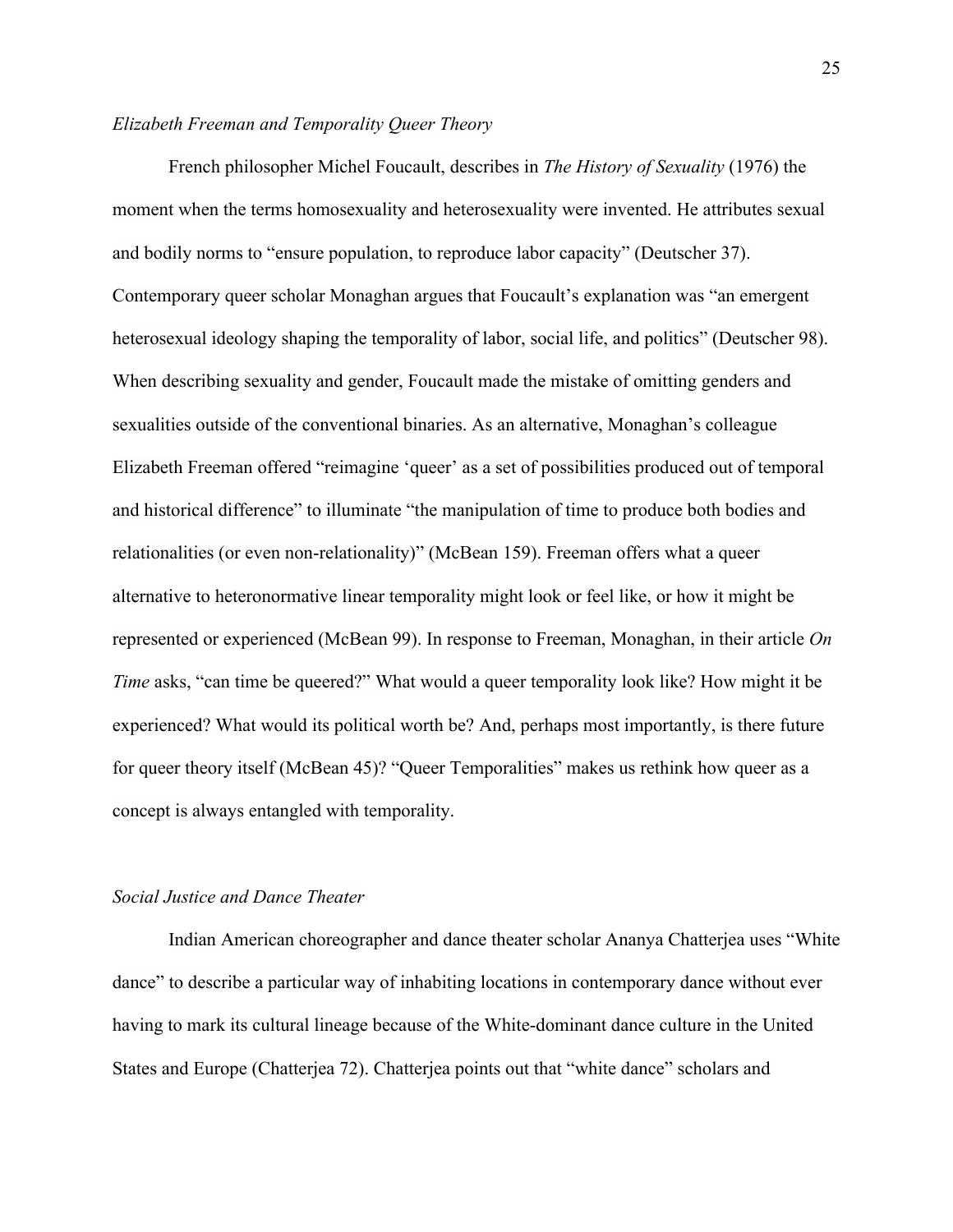institutions often misplace dances of other cultures incorrectly or randomly to display a false sense of embrace of diversity (74). For instance, the online archive of Jacob's Pillow randomly places dances into "international" or "cultural" categories, which leaves out the complex histories of non-White dances and exotifies them by using ambiguous and inaccurate terms (78). To create a dance theater for queer people of color in the United States, the choreographer needs to research on both queer and dance in a global context. For instance, performances of gender identity and sexuality by hijras, "the third gender" (which remains an oppressed group today) in South Asia have awakened audiences' imaginations since the Kama Sutra period (400 BCE–200 CE) (Emon 45). The choreographer should also value dancers' intelligence and knowledge in the way Bausch did. In her later years, Bausch traveled internationally and intentionally cast dancers from all over the world. In the process, she often incorporated these dancers' diverse movement patterns into her choreography. She was curious about her cast members personal truths*. Queer as A Verb* suggests that the brain-mind-body is an inseparable entity. This theory recognized kinesthetic (body) intelligence and the connection between cognition and physical sensation (Werther 9). Contemporary queer choreographers of color often relate queerness to their identity to stay grounded.

In *Birds of Paradise* (2020)*,* queer Brown choreographer Guillermo Perez says that "finding dance in all bodies is what I love. Our identities intersect and become affected. We complicate but also restore each other...really, it's about the moment before the act. The self-talk that makes it happen" (Perez 3). Here, celebration becomes as authentic as resistance when queer artists come together to process trauma and form relationships. Due to the body image issues that largely happen with transgender youths with disability, choreographers should make sure they feel safe, beautiful, and celebrated. To create a safe space for queer artists of color with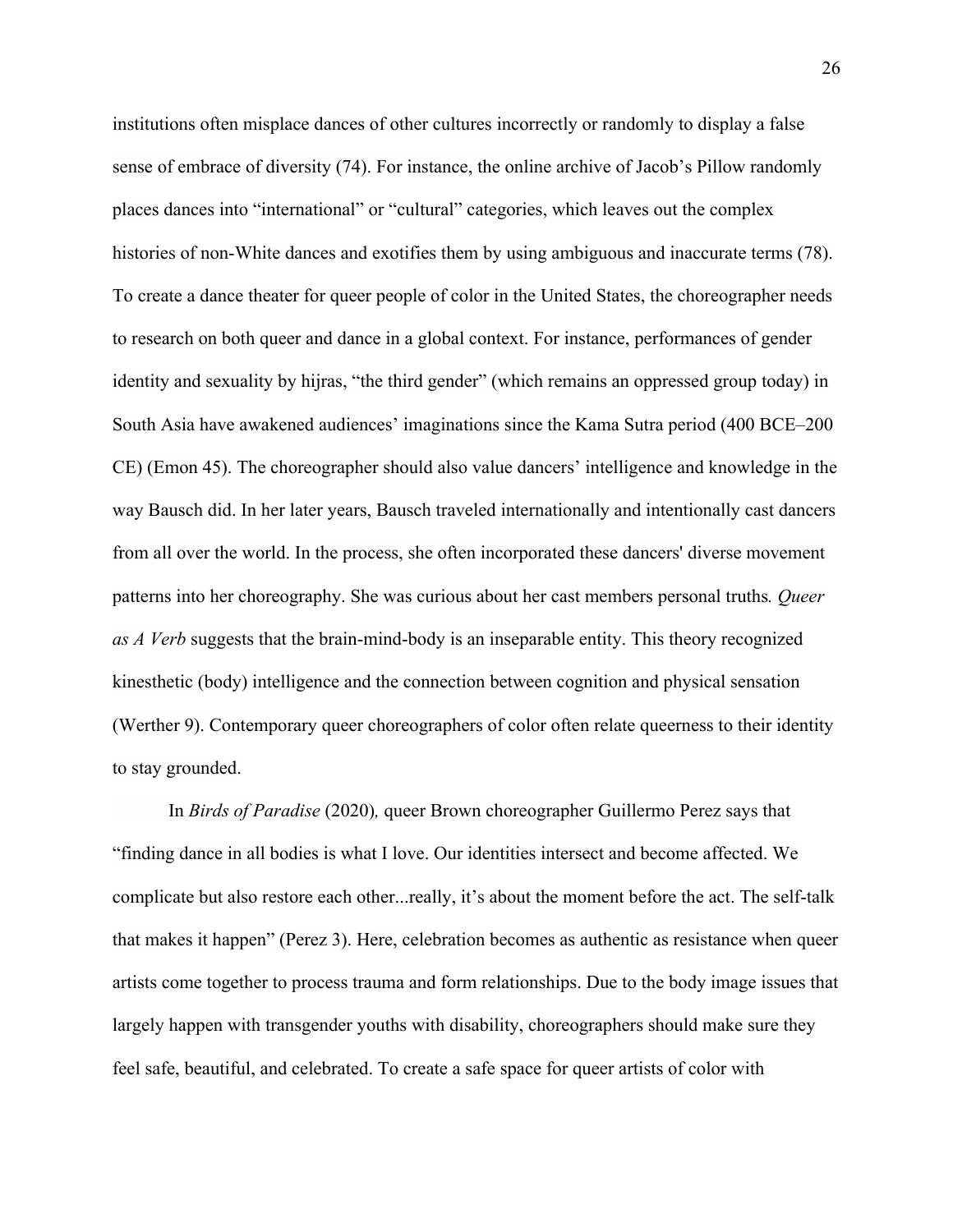disabilities, choreographers should avoid misgendering and ableist language, and ask for consent when it comes to documenting and physical contact. Other related issues are confidentiality and accommodation. Since dancers of color often dance in a variety of genres, choreography should adapt to the dancers' bodies and some of the fundamental movement habits (such as a pointed foot versus a flat foot). When dancers share personal experiences, the level of abstraction of the resulting movements should to a tool to ensure dancers are comfortable sharing their stories onstage and avoid a direct narration of the ensemble's trauma. One exercise to avoid unnecessary pain is to "build the room": write down the expectation of the rehearsal rooms such as "no yelling in the studio" to avoid sensory overload and re-traumatization.

When working with artists with visible disabilities, disabled dance scholars Harmon, Marsh, Whatley, and Wood in *Dance, Disability, and Law* conclude that the principle of inclusion is based on the recognition that first, "non-traditional bodies embody many forms, capacities, and ideals" (Whatley 189). Secondly, traditional and non-traditional bodies both hold or characterize the beauty of form, line, surface in dance; and third, "no bodies are static: we are all unique and all in transition, gaining and losing functions, capabilities, and movement as we move through time and nature" (189). Moreover, many disabled people developed unusual abilities that abled bodies might not possess. For example, disabled dancer Clair Cunningham had gained heightened spatial awareness from avoiding being bumped into, falling, or slipping in crowded streets over years of using a crutch (190). By navigating this ablest society with infrastructures and social norms designed for abled bodies, disabled people carve out different ways in their daily life and gain embodied knowledge that do not go away on stage (277). The crutches also taught them to respect their own timing, their relationship with being observed in public, and self-esteem, and efficiently allocate their energy (278). They thus suggest a new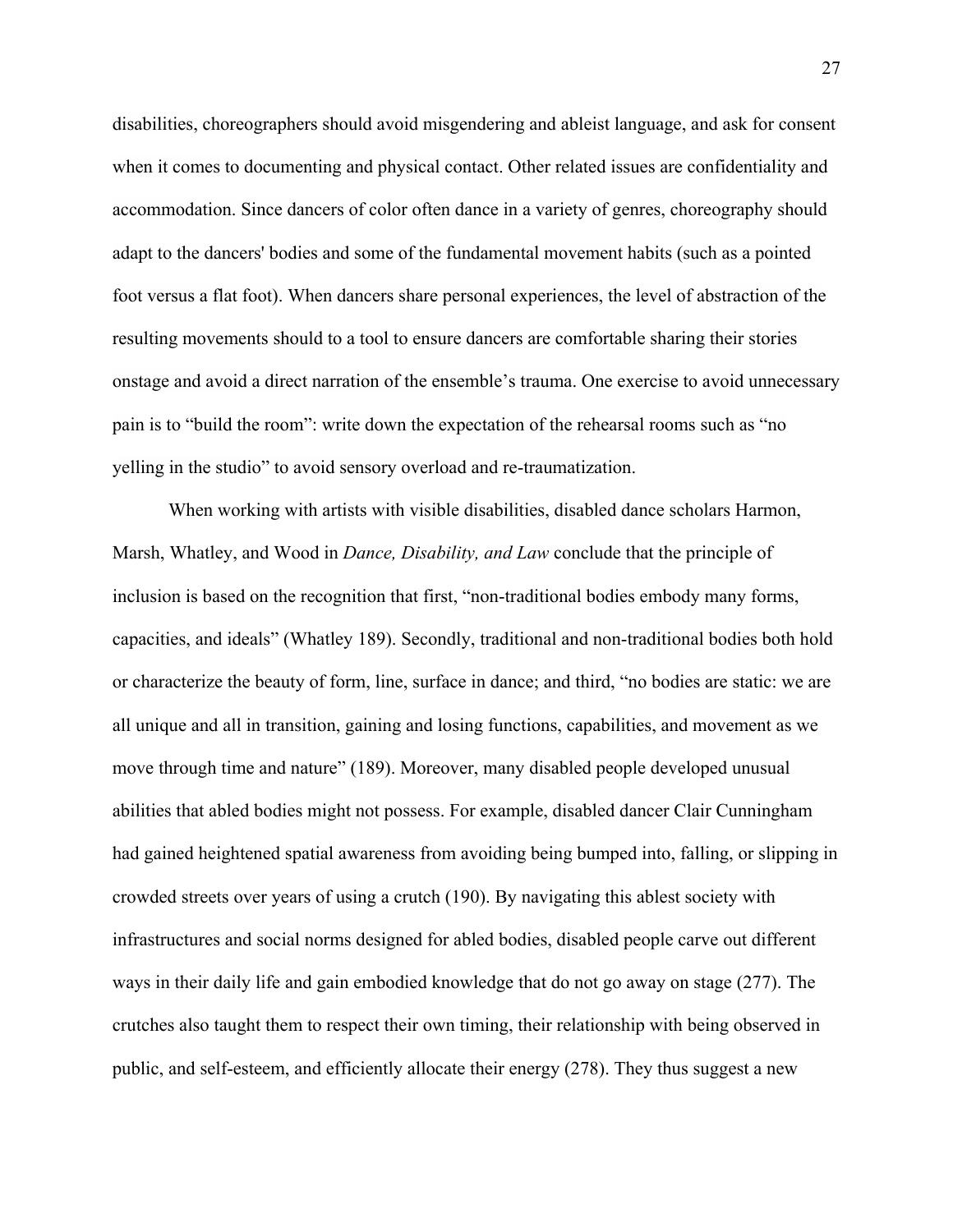aesthetic that focuses on showing unique ways of moving as resistance to norm and ableism. Cunningham's choreography came from their interaction with their crutches. The crutches demand extra precision and care in dance to avoid injury or impact when landing from a jump (278).

#### **Revisiting** *Tanztheater* **and Reimagining Future of Queer Dance**

Bausch and her *tanztheater* popularized and encouraged dance theater to use techniques of theater and film (Climenhaga 10). She used montage techniques, repetition-transformation, and emotive gestures to devise choreography. Bausch also worked with a dramaturg Raimund Hoghe, and former Wuppertal Ballet members to create a theatrical experience. Her *Tanztheater*  centered the joy, pain, and violence in everyday situations, which helped her ensemble establish a strong bond. By contrast, her props and scenic designs contained clashing images and sometimes an empty space to create a dramatic and alienation effect. Yet her characters often represent White, post-WWII societal structure and skinny bodies, omitting others' experience. To practice her approach of dance-theater making for queer artists, especially queer BIPOC artists with disabilities, it is essential to incorporate racial and disability justice in the process of research. Choreographers should need to be open to learn from their dancers about the complexities of their experiences. To put Bausch's work on queer bodies is to use her devising methods such as asking intimate questions, repetition-transformation, montage technique, and collaboration of design and to avoid a representation of only the Western (and post-colonized), middle-class, heteronormative society.

Haraway's *The Cyborg Manifesto* (1985) mapped out the feminist cyborg theory that explain the fluid boundary of dream and reality; technology and physical body, and the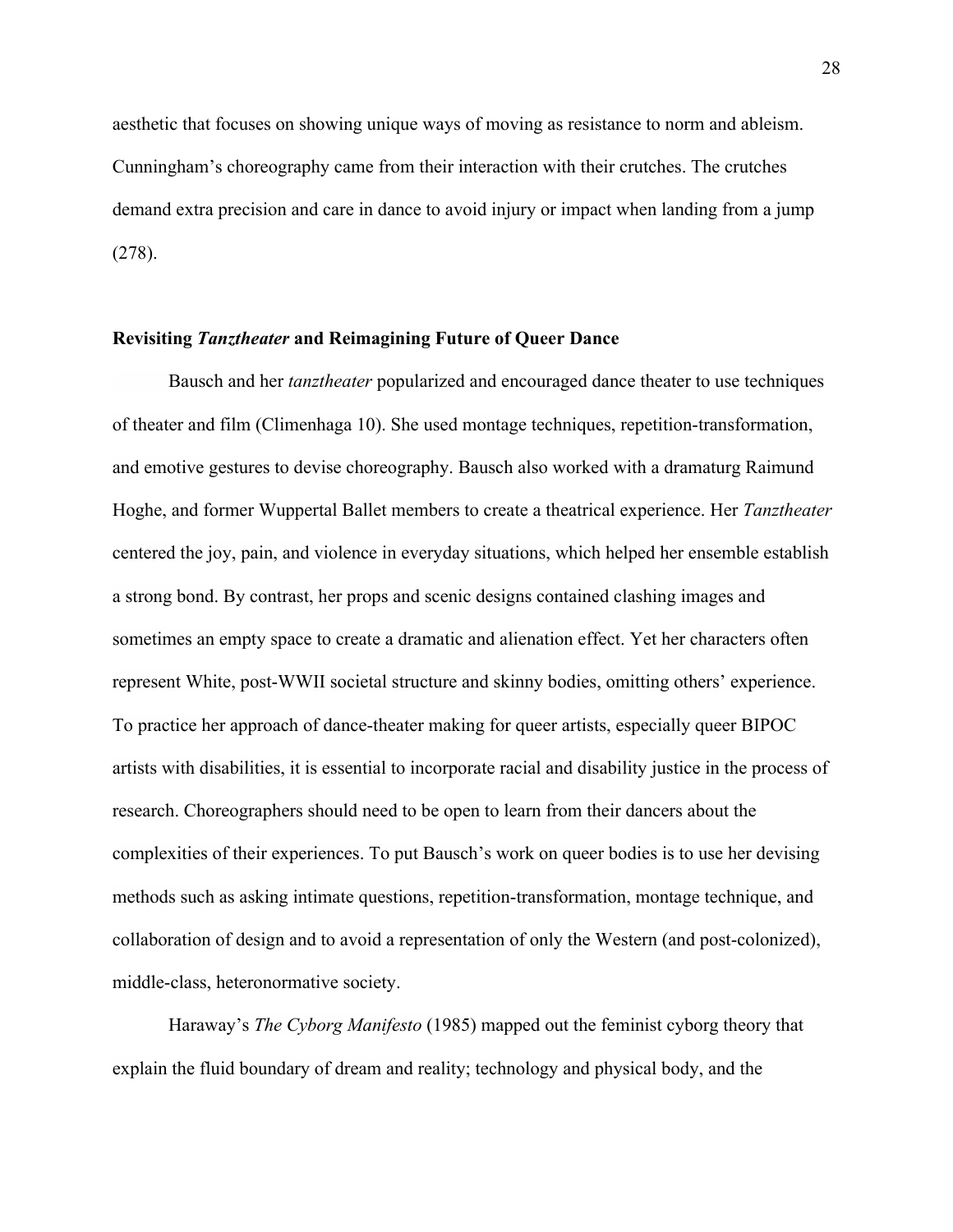everchanging genders (Haraway 34). Cyborg theory and Embodiment theory created a theoretical basis for queer performing artists to work flexibly with their surroundings, resources, and collaborators. It also explained how digital art would assist a performance.

Freeman's temporality of queer theory told us the queer timeline when linearity was not the only way to view time. Nostalgia, memory, future, and imagination were all relative when making queer performance (McBean 25). These theoretical frameworks fit well with both queer artist's needs to reject the binary way of thinking and preserved the radicalness and authenticity that Bausch aimed for. However, this essay provides a limited range of research in terms of queer theory and intersection of queer dance and disability studies. Further research and practices of queering dance theater should continue to investigate at intersections and might consider disabilities and racial justice.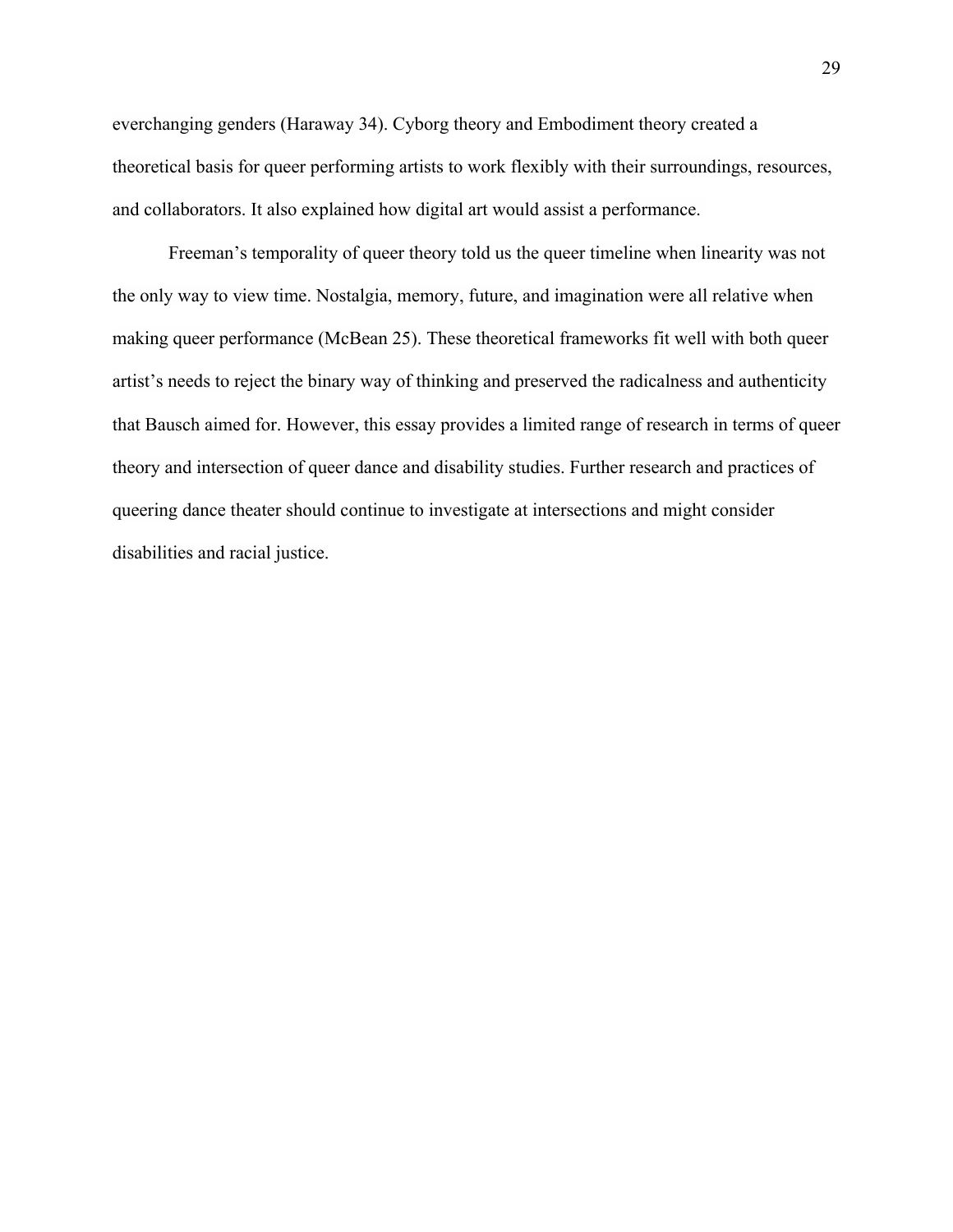#### Works Cited

- Arendell, Telory D. *Pina Bausch's Aggressive Tenderness*. London; New York: Routledge, Taylor & Francis Group, 2020. Print.
- Bausch, Pina. *Kontakthof*. Paris: Arche éditeur, 2007. Print.
- Burke Siobhan. "When Dance Becomes Theater: As Told to Siobhan Burke (Interview)." *Dance Magazine*, vol. 91, no. 5, 2017*. /z-wcorg/*.
- —---. 1978. "Not How People Move but What Moves Them." Interview with Jochen Schmidt, 9 November. In Pina Bausch Wuppertal Dance Theater or the Art of Training a Goldfish. Cologne: Ballett-Bühnen-Verlag, 1984: 227-30.
- ------. 1982a. "My Pieces Grow from the Inside Out." Interview with Jochen Schmidt, 26 November. In Pina Bausch Wuppertal Dance Theater or the Art of Training a Goldfish. Cologne: Ballett-Bühnen-Verlag, 1984: 234-37.
- ------. 1982b. "The Things We Discover for Ourselves Are the Most Important." Interview with Jochen Schmidt, 21 April. In Pina Bausch Wuppertal Dance Theater or the Art of Training a Goldfish. Cologne: Ballett-Bühnen-Verlag, 1984: 231-33.
- ------. 1983. "I'm Still Inquisitive." Interview with Jochen Schmidt, 23 December. In Pina Bausch Wuppertal Dance Theater or the Art of Training a Goldfish. Cologne: Ballett-Bühnen-Verlag, 1984: 238-39.
- ------. 1987. Interview with Ruth Berghaus, 29 May. Trans. By Royd Climenhaga and Ellen Cramer. In Pina Bausch. London and New York: Routledge, 2009: 45-50.
- ------. 1990. "Dance is the Only True Language." Interview with Norbert Servos, 16 February. In Pina Bausch: Dance Theater. Photographs by Gert Weigelt. Munich: K. Kieser. 2008: 229-233.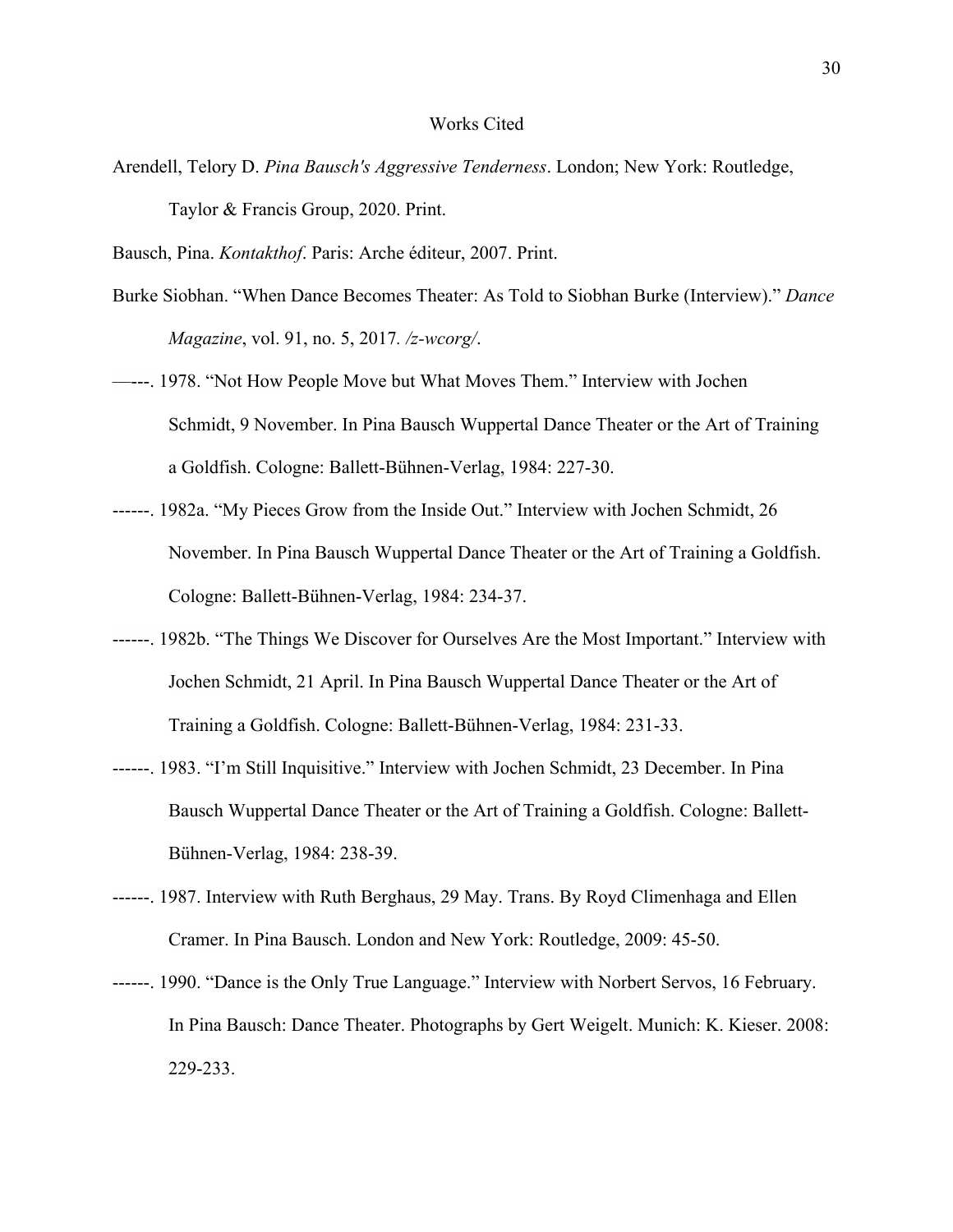- ------. 1995. "You Have to be Highly Alert and Very Sensitive." Interview with Norbert Servos, 30 September. In Pina Bausch: Dance Theater. Photographs by Gert Weigelt. Munich: K. Kieser. 2008: 233-239.
- ------. 1998. "Then We Have the Will to Tackle Life Again." Interview with Norbert Servos, 13 September. In Pina Bausch: Dance Theater. Photographs by Gert Weigelt. Munich: K. Kieser. 2008: 240-245. 112
- ------. 2007. Message From Pina Bausch The 2007 Kyoto Prize. Posted by InamoriFoundation English, 2009. YouTube Video. Englishhttp://www.youtube.com/watch?v=WSvqC3 oKq8 (accessed December 18, 2020).
- Birringer, Johannes. "Pina Bausch: Dancing across Borders." *The Drama Review: TDR*, vol. 30, no. 2, 1986, pp. 85–97, https://doi.org/10.2307/1145729. Accessed 5 Apr. 2022.
- Bogart Anne. *The Viewpoints Book: A Practical Guide to Viewpoints and Composition*. New York: Theatre Communications Group, 2005. */z-wcorg/.* Web.
- Brecht, Bertolt. *Brecht on Theatre: The Development of an Aesthetic*. Edited by John Willet. New York: Hill and Wang, 1964.
- Chatterjea, Ananya. *Heat and Alterity in Contemporary Dance*. Cham: Springer International Publishing AG, 2020. New World Choreographies Web.
- Chrysagis, Evangelos, and Panas Karampampas, eds. *Collaborative Intimacies in Music and Dance: Anthropologies of Sound and Movement*. Dance and Performance Studies, Volume 10. New York: Berghahn Books, 2017. INSERT-MISSING-URL.
- Climenhaga, Royd. *Pina Bausch*. Second edition ed. London; New York: Routledge, 2018. Print.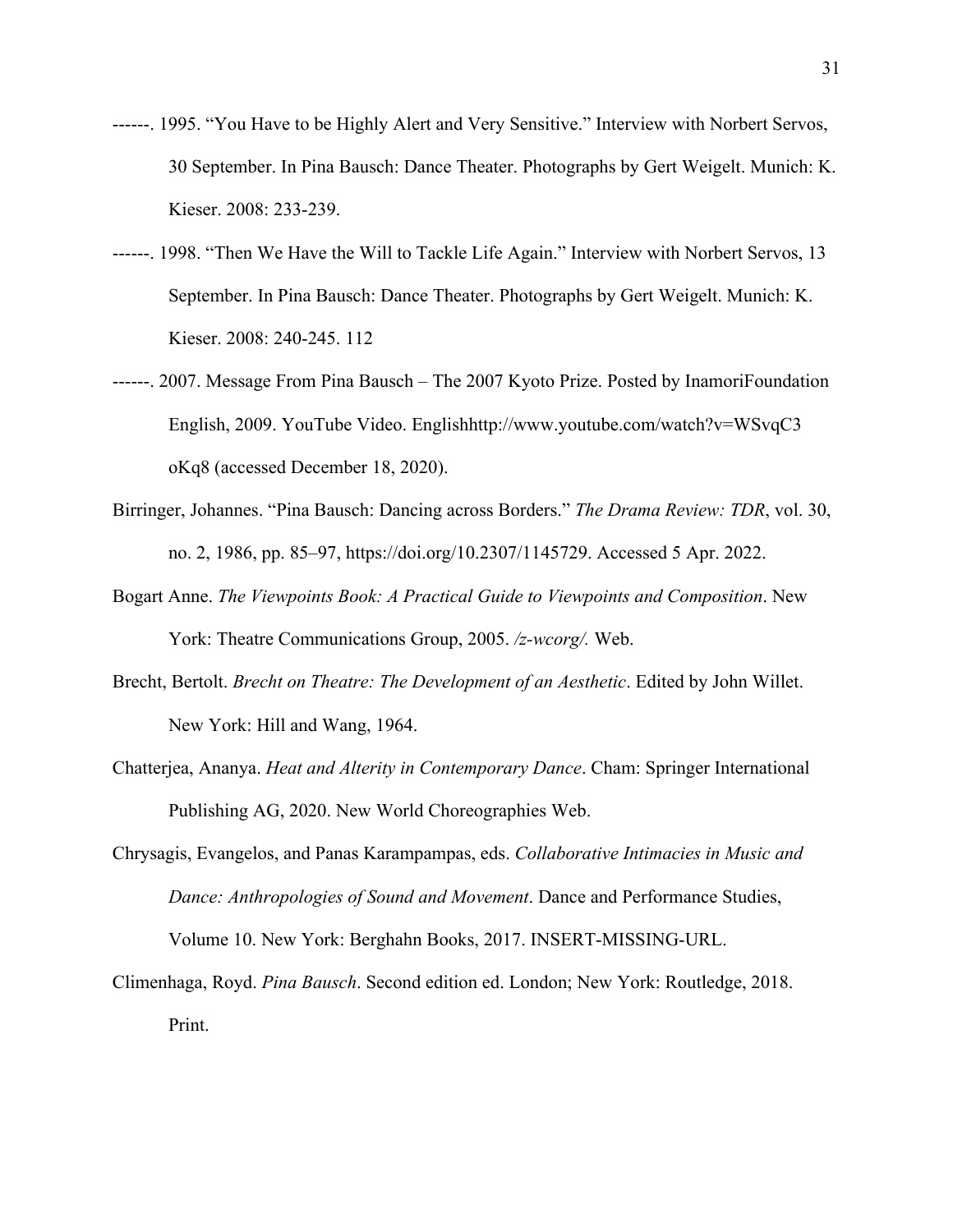Deutscher, Penelope. "Foucault's History of Sexuality, Volume I." *Theory, culture & society* 29.1 (2012): 119-37. *CrossRef.* Web.

Dolmage Jay. *Disability Rhetoric*. Syracuse, New York: Syracuse University Press, 2014.

Dörr, Evelyn, and Lori Lantz. "Rudolf von Laban: The 'Founding Father' of Expressionist Dance." *Dance Chronicle* 26.1 (2003): 1–29.

http://www.jstor.org/stable/1568111. Accessed 9 Apr. 2022.

- Émon, Ayeshah. "Refiguring the South Asian American Tradition Bearer: Performing the 'Third Gender' in Yoni Ki Baat." *Journal of American Folklore* 128.510 (2015): 412- 37. */z-wcorg/.* Web.
- Evans, Susan. *Gender Dysphoria*. Bicester: Phoenix Publishing House, 2021. Print.

Fernandes, Ciane. *Pina Bausch and the Wuppertal Dance Theater*. New York: Lang, 2001.

- Fisher, Eliot Gray and Gionfriddo, Erica. *Embodying Agency in the Human-Techno Entanglement.* Chapter 4.5 in *The Bloomsbury Handbook of Dance and Philosophy*. Rebecca L. Farinas and Julie C. Van Camp, eds. London: Bloomsbury Academic, 2021. 347-35*7.*
- Gionfriddo, Erica. *In the Ether*. Department of Theater and Dance, The University of Texas. 2020.
- Graham, Martha. *Blood Memory*. New York: Doubleday, 1991. Web.
- Haber, Benjamin. "The Digital Ephemeral Turn: Queer Theory, Privacy, and the Temporality of Risk." *Media, culture & society* 41.8 (2019): 1069-87. *CrossRef.* Web.

Haraway, Donna. *Simians, Cyborgs, and Women*. London: Taylor & Francis Group, 1991. Print.

Helden, Van and Tonja Lara. "Expressions of Form and Gesture in *Ausdruckstanz*, *Tanztheater*, and Contemporary Dance." Dissertation. University of Colorado, Boulder,

2012. https://scholar.colorado.edu/coml\_gradetds/10.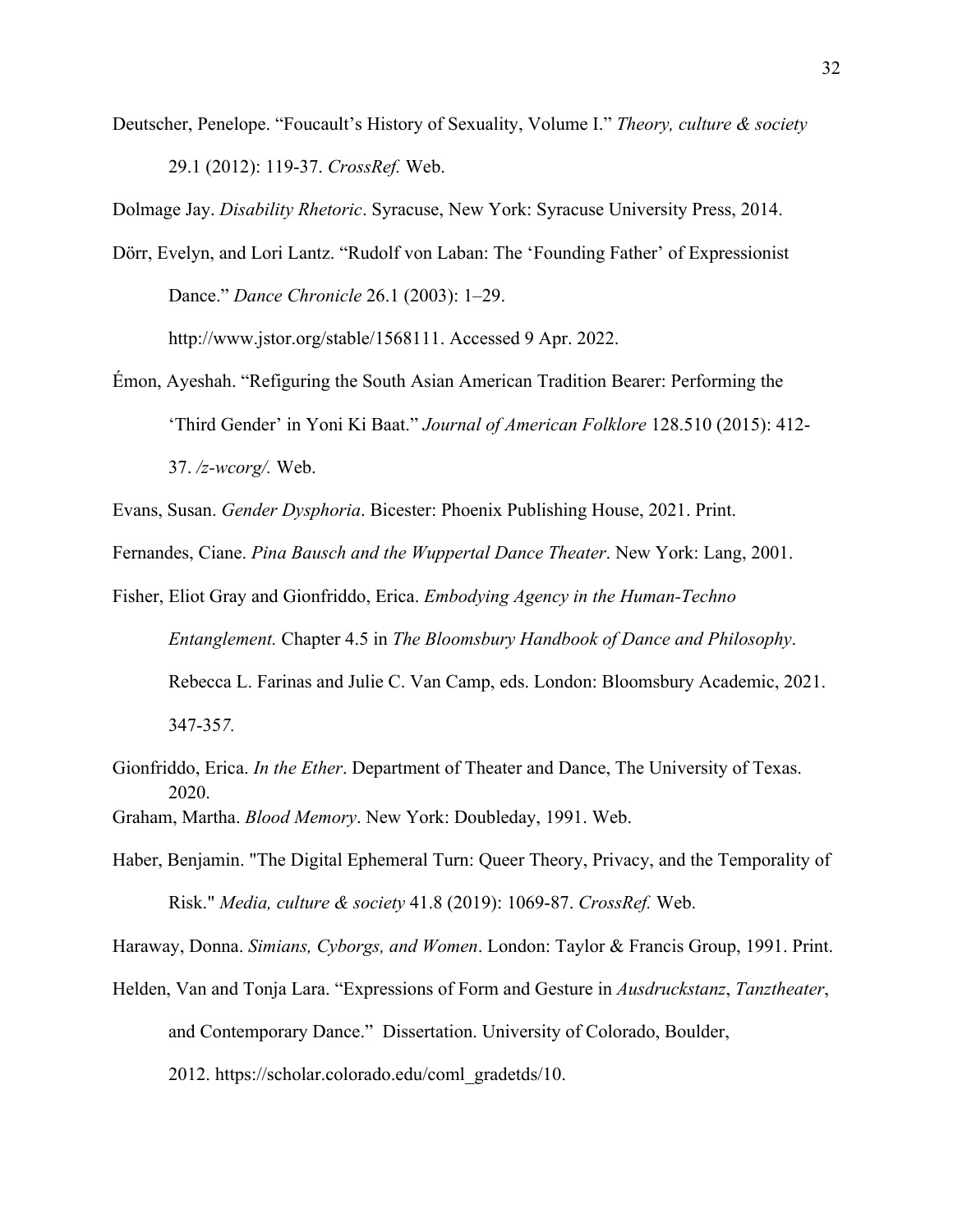- Huschka, Sabine. "Pina Bausch, Mary Wigman, and the Aesthetic of "Being Moved." In *New German Dance Studies.* Illinois: University of Illinois Press, 2012. Print.
- Kisselgolf, Anna. "Dance: Pina Bausch Looks at Human Nature." *The New York Times*, Oct 3, 1985*. Research Library Prep*, https://search.proquest.com/docview/425535341.
- Linsel, Anne and Horst Koegler. "Pina Bausch Cigarettes Smolder in Brooklyn." *Dance Magazine* 68.11 (1994) 17.
- McBean, Sam. *Queer Temporalities*. v.14. London, England: SAGE Publications, 2013. Print.

McGuire Kathleen. "Dance Therapy for Dancers." *Dance Magazine* 94.1 (2020)*/z-wcorg/.* Web.

- Monaghan, Whitney. "On Time." *GLQ: A Journal of Lesbian and Gay Studies* 25.1 (2019): 97-100. Web. 10/12/2021.
- Mueller, Roswitha. "Montage in Brecht." *Theatre Journal*, 39.4 (1987): 473-486*. JSTOR*, http://www.jstor.org/stable/3208249, doi:10.2307/3208249.
- Olsen, Andrea, and Caryn McHose. *The Place of Dance*. Middletown, Conn: Wesleyan University Press, 2014. Print.
- Perez Guillermo. "Pioneer Winter: The Dance-Theater Artist Mines Queer Experiences to Create Birds of Paradise. (10 Minutes with ...)." *Dance Magazine* 94.10 (2020) */z-wcorg/.*  Web.
- Proehl, Geoffrey, and Katalin Trencsenyi. *Dramaturgy in the Making*. London: Bloomsbury, 2015. Print.
- Profeta, Katherine. *Dramaturgy in Motion*. Wisconsin: University of Wisconsin Press, 2015. Rothfuss, Joan, et al. *Eiko & Koma: Time Is Not Even, Space Is Not Empty*. Minneapolis: Walker Art Center, 2011.